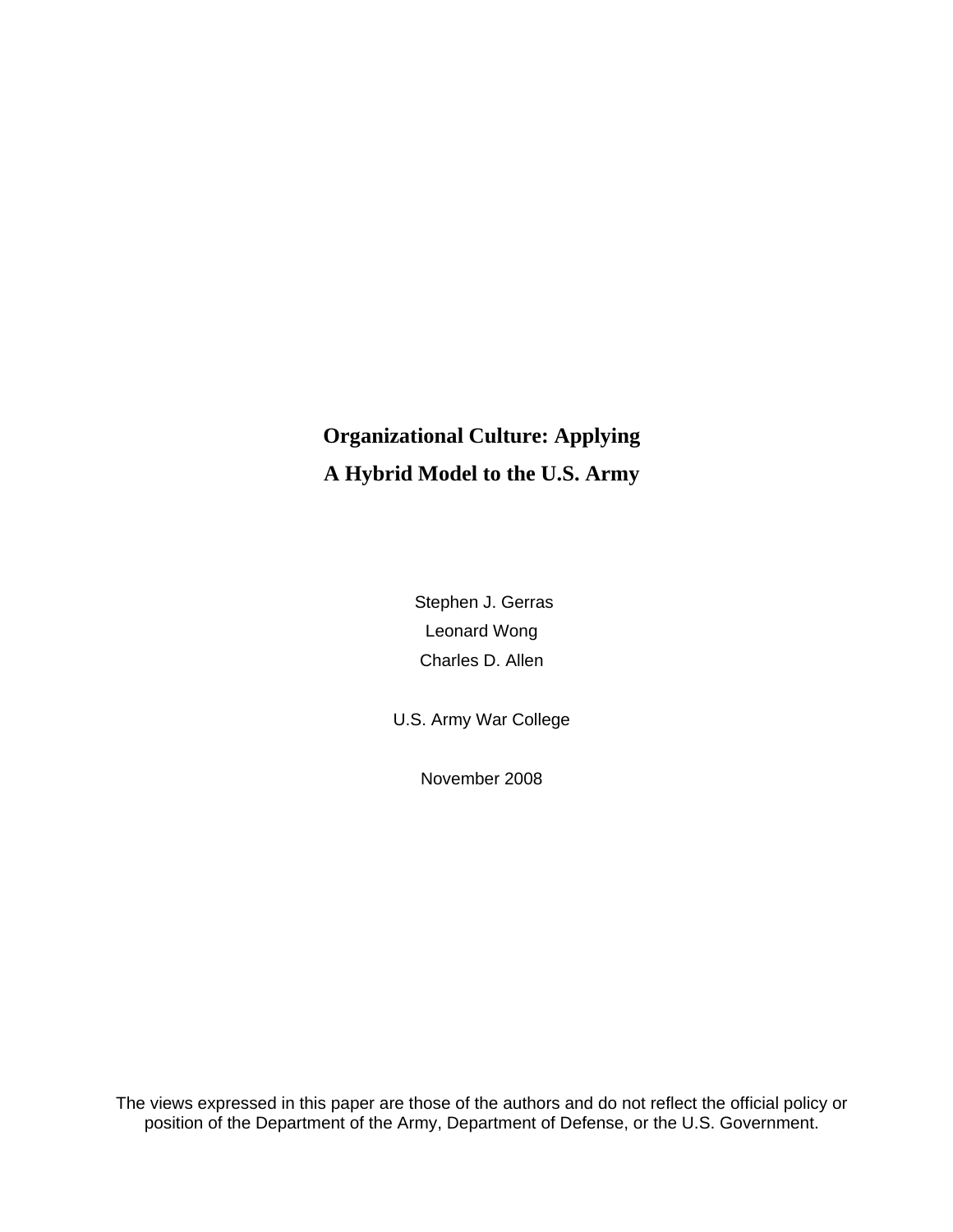# **Organizational Culture: A Hybrid Model**

#### INTRODUCTION

Explanations for the success of militaries both in war and peace have traditionally focused on key factors such as technology,<sup>1</sup> leadership,<sup>2</sup> personnel,<sup>3</sup> training,<sup>4</sup> or a combination of all of the above.<sup>5</sup> A more recent addition to the list of possible variables contributing to the effectiveness of military organizations is the concept of culture. As expected, most applications of the concept of culture in a military context do so with the term *military* culture. While military culture is often used effectively as an overarching label for the military's personality, way of thinking, or values, there is little literature that defines the term military culture, categorizes or delineates the values that military culture claims to capture or, more importantly, provides methods or techniques to change the military culture. $6$ 

Turning to the literature of organizational behavior, *organizational* culture appears to be a context-free version of the context-specific military culture. The advantage of using the construct of organizational culture, however, is that there is a rich literature providing models for assessing, diagnosing, and aligning the organizational culture to environmental demands. Organizational culture refers to "the taken-for-granted values, underlying assumptions, expectations, collective memories, and definitions present in an organization."<sup>7</sup> These values and assumptions are learned as people in the organization deal successfully with problems of external adaptation and internal integration (i.e., how the organization responds to the environment and organizes internally to accomplish its goals). As new members enter the organization, the assumptions and values are taught as "the correct way to perceive, think, and feel" $\delta$  in relation to problems the organization may face.

Studies that have explored the organizational culture concept in the military arena include applications such as the limited use of force in war,  $\degree$  causes for insubordination,  $\frac{10}{10}$  the effects on institutional growth of military units, $11$  obstacles to military innovation, $12$  the effects on doctrine,  $13$ the impact on the learning abilities of military organizations,<sup>14</sup> implications for leader development,<sup>15</sup> and the potential for conflict on provincial reconstruction teams.<sup>16</sup> Despite the extensive literature on organizational culture, however, most studies applying organizational culture to military situations fall short in fully exploiting the implications of the organizational culture concept. Part of the reason is that, like most complex theories, each conceptualization of organizational culture emphasizes certain facets while deemphasizing others. Thus, for instance, many studies persuasively argue that Army culture needs to change, yet very few systematically explain how to change the culture.<sup>17</sup>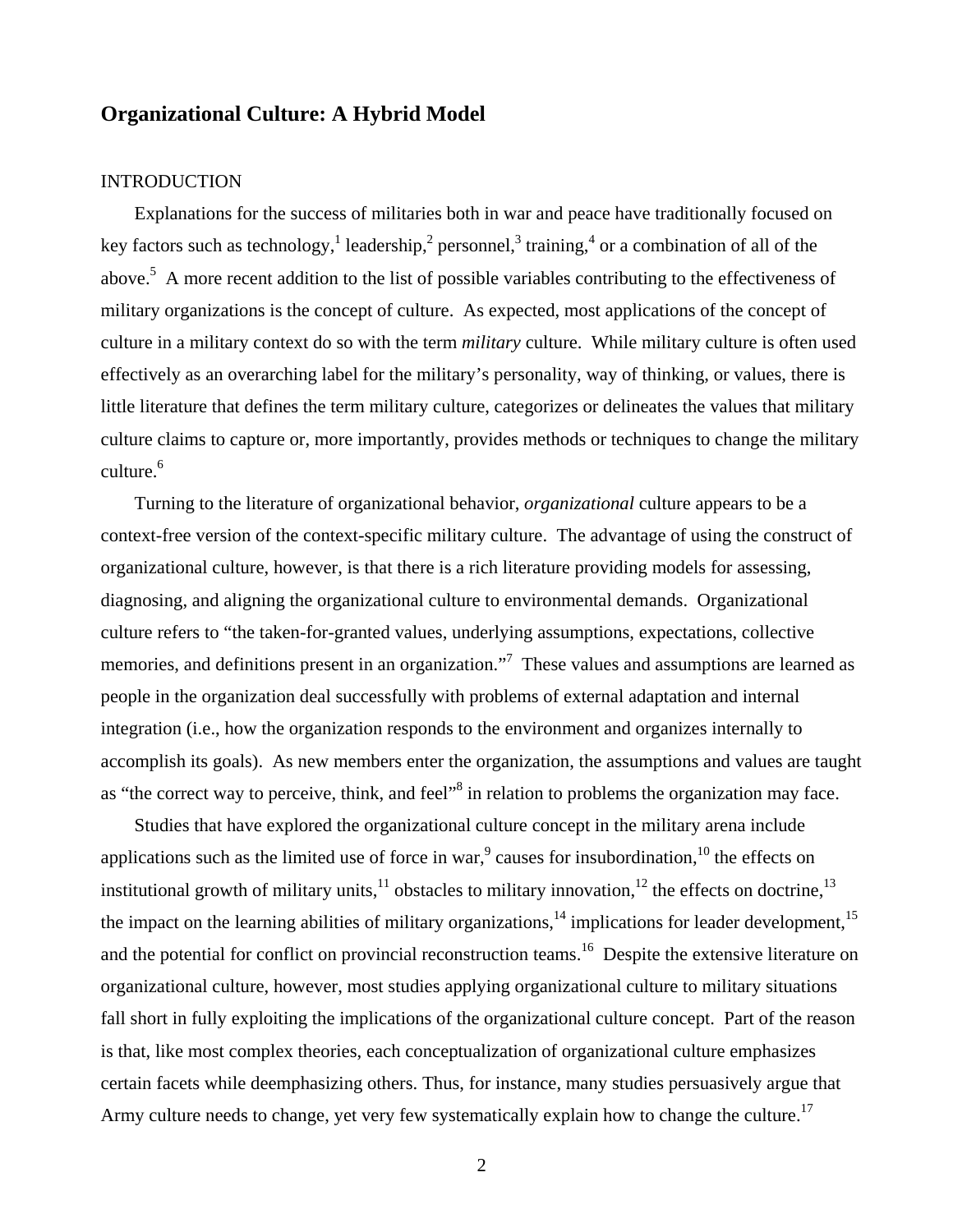This paper will focus on the U.S. Army and the alignment of the Army's culture to today's environment. We suggest using the best aspects of several theories to analyze U.S. Army culture and then align it to the demands characteristic of the future nature of war.

### CULTURE MODELS

In terms of assessing military cultures, the most common conceptualizations of organizational culture used in military contexts are the competing values framework designed by Kim Cameron and Robert Quinn<sup>18</sup> and the model offered by Edgar Schein.<sup>19</sup> Cameron and Quinn's framework is shown in Figure 1 and was derived from a list of thirty-nine indicators of effective organizations. In a statistical analysis, the indicators emerged in four clusters on two dimensions. The first dimension differentiates effectiveness criteria that emphasize flexibility and discretion from those that emphasize stability and control. The second dimension ranges from criteria that emphasize an internal focus and integration to those with an external focus and differentiation. These indicators of effectiveness represent what members value about an organization's performance. They define what is seen as good, right, and appropriate.<sup>20</sup> The resulting four quadrants represent four types of cultures: the Hierarchy, Clan, Market, and Adhocracy.



**Figure 1**. **The Competing Values Model**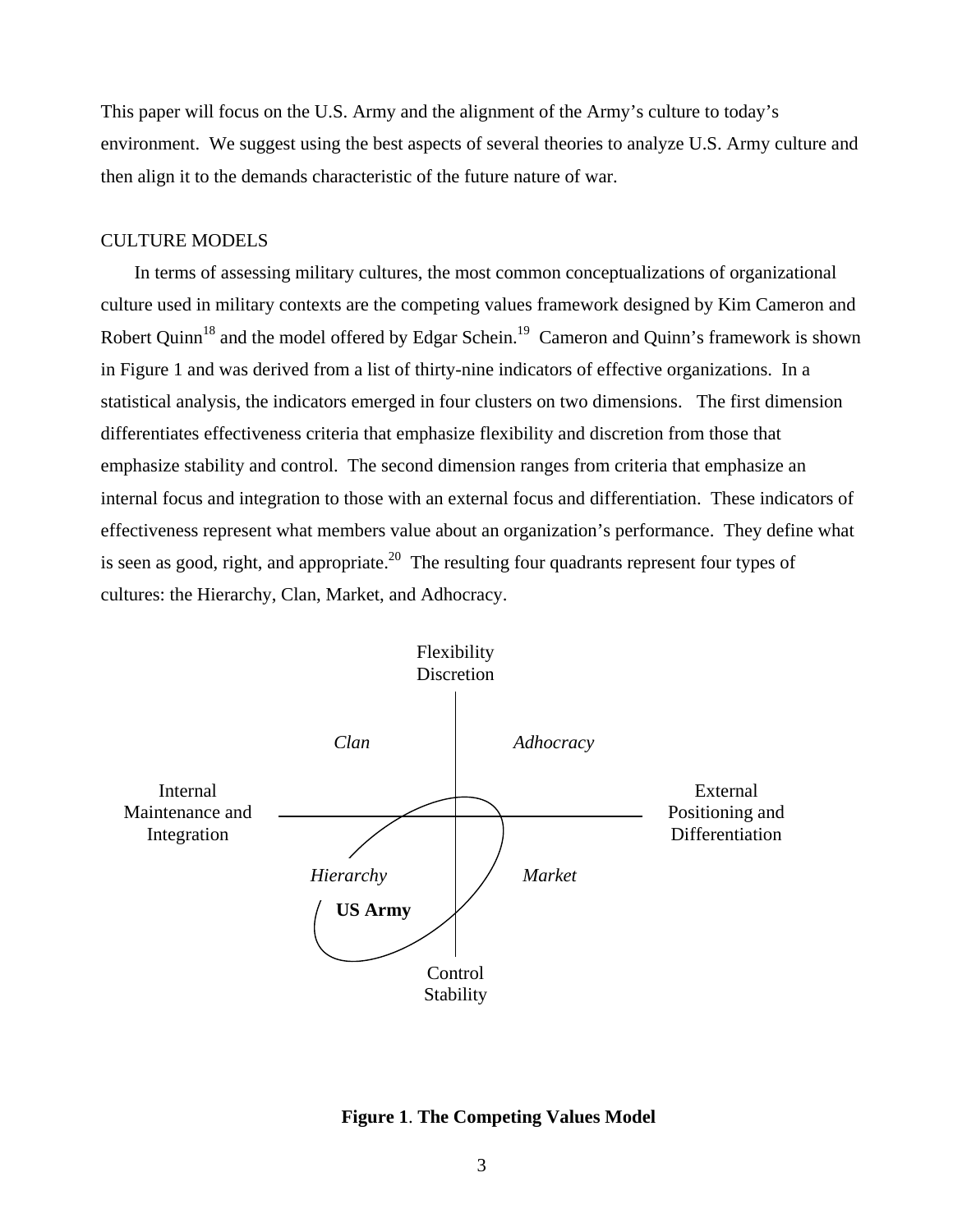The *hierarchy* culture has a traditional approach to structure and control that flows from a strict chain of command as in Max Weber's original view of bureaucracy.<sup>21</sup> The traditional U.S. Army focus on a chain-of-command and well-defined policies, processes and procedures fits this type of organizational culture. The *clan* focuses less on structure and control and more on flexibility. Rather than strict rules and procedures, people are driven through vision, shared goals, outputs and outcomes. An example of a clan culture might be Southwest Airlines which uses its "University for People" to instill organizational identity and shared values in its employees.<sup>22</sup> Rules still exist but are often communicated socially in an effort to inculcate Southwest's commitment to its people and to customer service. The *market* culture seeks control but does so by looking outward. Market cultures are driven by results and are often very competitive. General Electric is often cited as an example of an organization with a market culture as demonstrated by its aggressive growth strategy to fulfill shareholder expectations in the volatile markets of post 9-11.23 Finally, the *adhocracy* culture is distinguished by large degrees of independence and flexibility which is, in turn, driven by a rapidly changing external climate. Relying on speed and adaptability, the adhocracy rapidly forms temporary teams to address new opportunities and challenges. An adhocracy culture is dynamic, entrepreneurial, and creative. Google would be an example of an organization whose culture would mostly align with this quadrant as evidenced by its Statement of Philosophy and Ten Golden Rules that clearly illustrate its unconventional approaches for managing innovation in a very unpredictable environment. $^{24}$ 

Two aspects of the Cameron and Quinn organizational culture model are particularly appealing in analyzing the culture of the Army.<sup>25</sup> First, the competing values model addresses the paradoxes inherent in the military. For example, the need for command and control critical to moving large formations competes with the need for adaptability and innovation on the battlefield. The competing values model allows a cultural assessment to capture such a paradox (See Figure 1 for notional plot of the U.S. Army). Second, Cameron and Quinn offer the Organizational Culture Assessment Instrument (OCAI) as a quantitative way of assessing the culture. While researchers with a qualitative bent may raise an eyebrow at the mere mention of quantitatively assessing a culture, the OCAI is a tool that allows even novices to make a cultural assessment. The OCAI permits researchers to produce insightful plots of an organization's culture; however, most Army applications of the Cameron and Quinn competing values framework focus on diagnosing the culture, not changing it.<sup>26</sup> While each quadrant represents an archetype, practical experience tells us that although an organization may be predominately in one quadrant, it will have overlap into the others.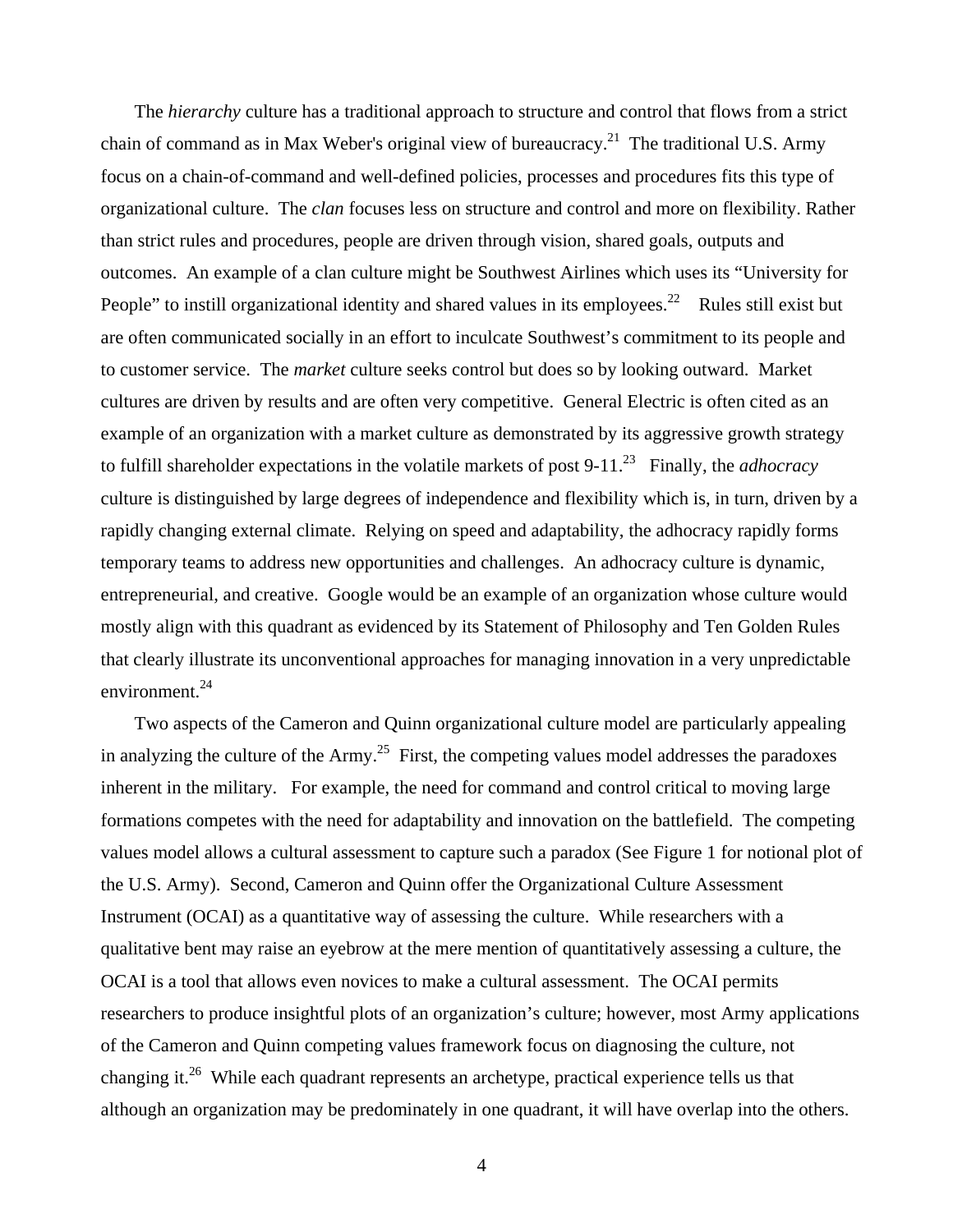We also recognize that organizations will have subordinate activities that exhibit the characteristics of diverse organizational cultures.

Edgar Schein offers another perspective on organizational cultures that has been used in examining the culture of the military. Schein argues that there are three levels of culture: 1) **artifacts**, 2**) norms and values**, and 3) **underlying assumptions** (see Figure 2). Schein posits that assumptions of an organization's culture can be observed qualitatively through artifacts. Artifacts represent the first level of culture. They are visible, but often undecipherable physical, behavioral, and verbal manifestations of the culture. Artifacts can be observed by anyone; they represent the most accessible elements of culture. Dress and appearance (physical manifestations), ceremonies, reward, punishments (behavioral manifestations), and stories and jargon (verbal manifestations) are examples of artifacts. The way soldiers talk to each other in meetings, the structure of PowerPoint charts, and the condition of the conference room are artifacts of what an organization values.

Norms and values are the second deeper level of culture. Unlike artifacts, norms and values cannot typically be observed. Values are more conscious than basic assumptions but are not usually at the forefront of member's minds. Norms are closely associated with values and are the unwritten rules that allow members of a culture to know what is expected of them in a wide variety of situations. According to Schein, organizational members hold values and conform to norms because their underlying assumptions nurture and support the norms. The norms and values, in turn, encourage activities that produce surface-level artifacts. As an example, an organization might have an underlying assumption that "people are bad." This assumption would lead to a norm



**Figure 2**. **Schein's Organizational Culture Model**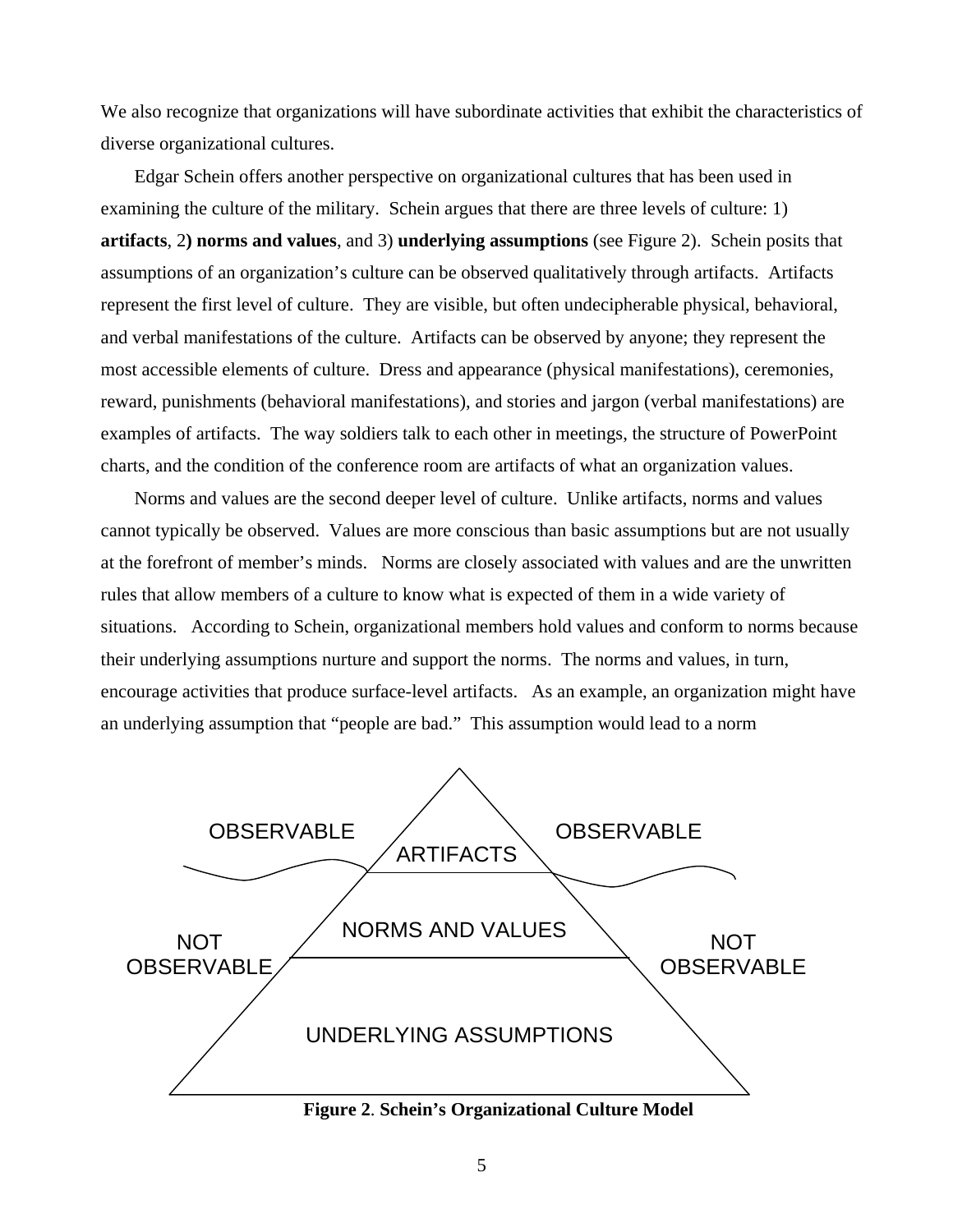that members don't leave the office building without permission. An artifact of this underlying assumption might be a sign-out board in each cubicle that requires workers to state their location, contact phone number, and expected return.

Schein argues that unless organizational researchers dig down to the deepest level of the basic assumptions, the artifacts, values, and norms cannot be properly deciphered. Unlike Cameron and Quinn's Competing Values Model, Schein argues that culture and cultural assumptions are a multidimensional and multifaceted phenomenon, not easily reduced to a few dimensions. Schein breaks down his cultural assumption analysis to look at internal integration and external adaptation for an organization and evolves his analysis to focus on some basic, deeper dimensions around which shared basic underlying assumptions form. These dimensions include topics such as the nature of reality and truth, time and space, human activity and relationships, and human nature itself.

Analyses of the Army using Schein's conceptualization of organizational culture have focused on the usefulness of identifying artifacts in pursuit of the underlying assumptions.<sup>27</sup> Unfortunately, few studies venture into Schein's basic assumptions simply because the assumptions tend to be difficult to assess in an Army context. For example, Schein states that a central assumption concerning the nature of human activity addresses one's basic orientation to life—what is the appropriate level of activity or passivity? At the organizational level, Schein offers that this assumption deals with questions such as "What is work and what is play?"<sup>28</sup> In the Army context, such assumptions become somewhat disconnected with the idiosyncrasies of the Army as an organization.

Although Schein's three levels of culture resonate well with military and civilian audiences, we believe the esoteric nature of his taxonomy of assumptions diminishes the understanding and use of the theory. The importance in understanding an organization's underlying assumptions in order to assess, and eventually change the culture led us to open a search for better models of comprehending this difficult foundational element in culture analysis. We argue that a better source of assumptions comes from the work of Geert Hofstede<sup>29</sup> and the follow-on Global Leadership and Organizational Behavior Effectiveness Research Program (GLOBE study).<sup>30</sup> Although focused mainly at societal levels, both the Hofstede and GLOBE research provide an empirically-supported assessment of the dimensions that distinguish organizations and societies. Hofstede examined employee responses to survey questionnaires from IBM employees in fifty countries. A statistical analysis of the country averages showed four dimensions. Dimensions are defined as an aspect of a culture that can be measured relative to other cultures. The dimensions were *power distance*, *collectivism* versus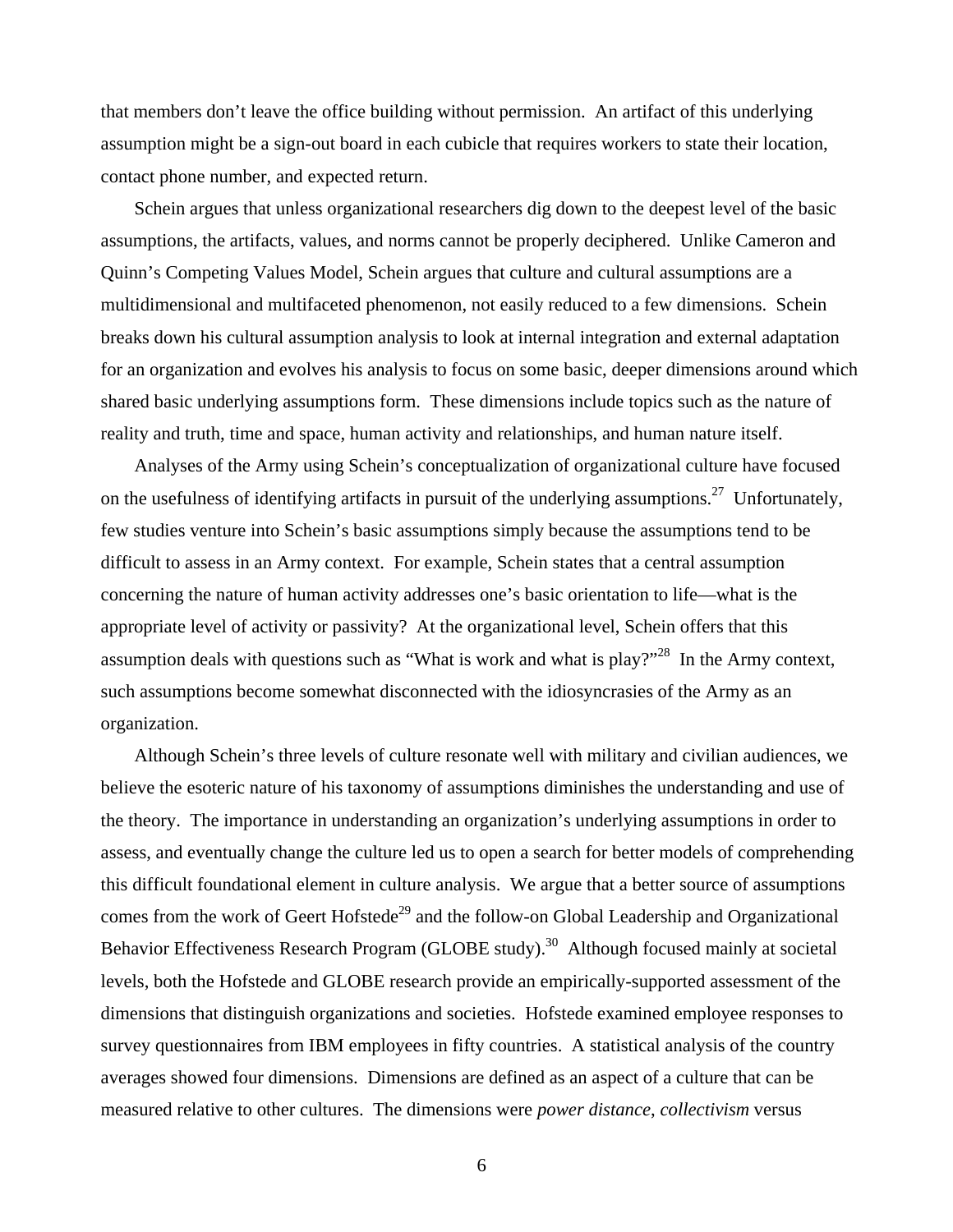*individualism*, *femininity* versus *masculinity*, and *uncertainty avoidance*. Hofstede later added a dimension that quantified *long-term* versus *short-term orientation*. 31

During the 1990s, Robert House and a team of researchers extended Hofstede's work with the GLOBE project. GLOBE collected data from more than 17,000 middle managers in 951 organizations in telecommunications, food processing, and finance industries in sixty-two societies. The GLOBE project produced a more nuanced understanding of underlying organizational cultural assumptions by using questionnaire responses from the middle managers aggregated to the societal and organizational levels of analysis. Using multiple quantitative and qualitative techniques the derived scales were found to be statistically and conceptually sound.

The GLOBE detailed methodology resulted in the identification of nine major attributes of cultures which, when quantified, are referred to as dimensions.<sup>32</sup> We argue that these nine dimensions are a better taxonomy for interpreting and assessing organizational culture. The nine dimensions are now briefly described.<sup>33</sup> *Performance Orientation* reflects the extent to which a community encourages and rewards innovation, high standards, and performance improvement. It relates to the issues of both external adaptation and internal integration mentioned earlier in the discussion of Schein's assumptions. *Assertiveness* reflects the degree to which individuals are—and should be—assertive, confrontational, and aggressive in their relationship with others. The concept of assertiveness, as stated, originates in part from Hofstede's culture dimension of masculinity versus femininity. *Future Orientation* is the degree to which a collectivity encourages and rewards futureoriented behaviors such as planning, delaying gratification, and investing in the future. *Humane Orientation* is defined as the degree to which an organization or society encourages and rewards individuals for being fair, altruistic, friendly, generous, caring, and kind to others.

The dimension*, Institutional Collectivism*, is the degree to which organizational and societal institutional practices encourage and reward collective distribution of resources and collective action. Separate from the previous dimension, *In-Group Collectivism* reflects the degree to which individuals express pride, loyalty, and cohesiveness in their organizations or families. *Gender Egalitarianism* reflects the degree to which an organization minimizes gender inequality. It is related to a society or organization's beliefs about whether a members' biological sex should determine the roles that they play in their homes, business organizations, and communities. *Power Distance* captures the degree to which members of a collective expect power to be distributed equally. In organizational terms, it reflects the extent to which an organization accepts and endorses authority, power differences, and status privileges. Finally, *Uncertainty Avoidance* is the degree to which a society or organization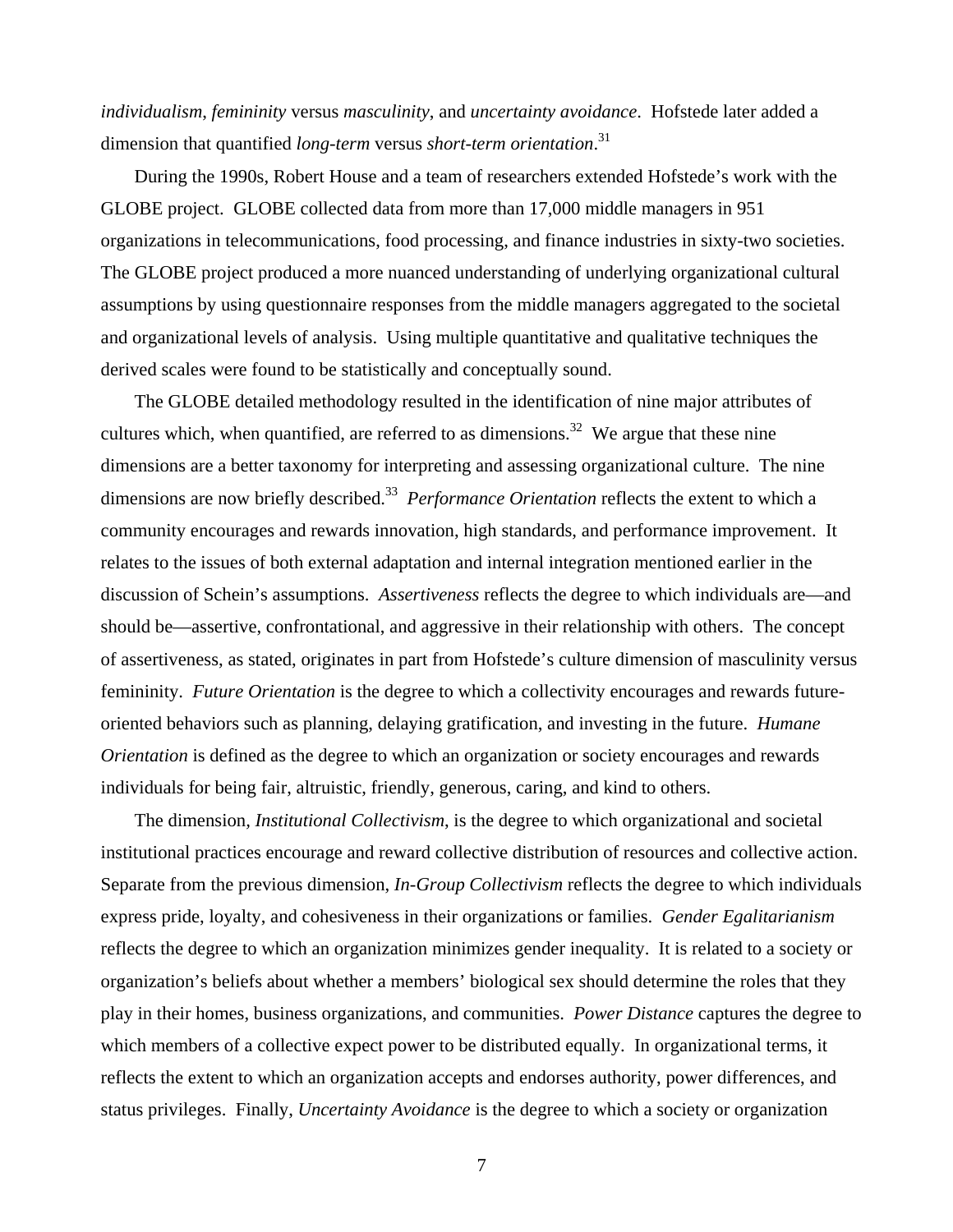relies on social norms, rules, and procedures to alleviate unpredictability of future events. It involves the extent to which ambiguous situations are threatening to individuals, to which rules and order are preferred, and is related to a need to establish elaborate processes and procedures and a preference for formal, detailed strategies.

As noted earlier, previous studies of Army culture provide many insights, but tend to only go as far as each foundational theory of culture allows. Most studies on the culture of the Army refer to an "Army culture", but limit analysis to recognizing that there is a collective set of values in the Army. A few studies use the Cameron and Quinn competing values model—mostly because of the quantitative approach and the acknowledgment that paradoxes do exist in cultures—but these studies are usually limited by a focus on a particular organization or unit (rather than the entire institution) or the lack of systematic recommendations to align the culture. Some other studies use the Schein model because of the usefulness of assessing a culture through its artifacts and Schein's recommendations in aligning a culture. Studies using Schein's model typically fall short, however, in the critical step of assessing the culture's underlying assumptions because they are deemed too incompatible with the military context.

This paper does something often thought sacrilegious by theorists, yet appropriate in analyzing an institution as complex and unique as the U.S. Army. The following paragraphs take the aspects of each theoretical approach and apply them to form a *hybrid model* of organizational culture to apply to the Army. Thus, the resulting analysis uses artifacts (a la Schein) to point to critical assumptions (taken from the GLOBE study, but only specific GLOBE assumptions to highlight our methodology) and then explores ways to shift those assumptions (using mechanisms suggested by Schein, yet bringing in competing values a la Cameron and Quinn). The result is an organizational culture assessment tailored to the idiosyncrasies of the Army. The focus here, however, is not on providing a comprehensive cultural analysis. Instead, the main point of this paper is to bring attention to the power of integrating aspects of multiple organizational culture models instead of the more common approach of either not using a theory or attempting to apply relatively weak single theories.

Organizational cultures are not good or bad, right or wrong; rather, they are either aligned or misaligned with the organization's environment. In the case of the Army, the organization's external environment is now typically referred to as the Joint Operating Environment  $(*JOE*)<sup>34</sup>$ . The JOE is the overall operational environment that exists today and in the near future (out to 2030, for example). The range of threats in this environment extend from smaller, lower-technology opponents using more adaptive, asymmetric methods to larger, modernized forces able to conduct conventional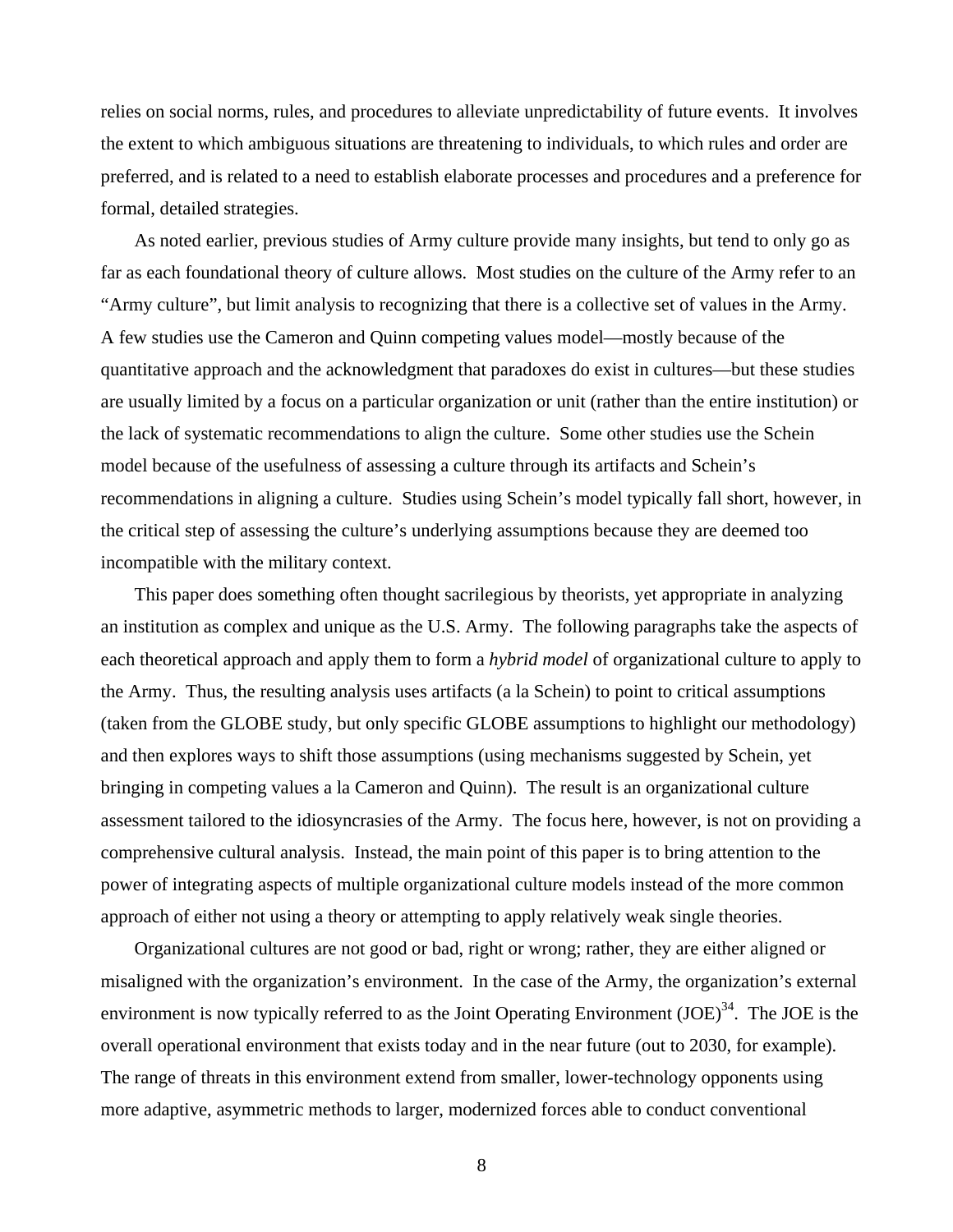combat. The JOE facing today's military requires military organizations at all echelons to prepare for a broader range of missions than ever before. The JOE mandates that U.S. military entities maintain flexibility and adaptability to ensure they can successfully operate across the increased spectrum of potential adversaries. As an example, the Army is discovering that within the operational environment of Iraq and Afghanistan, its leaders are increasingly responsible for building units in which individuals and organizations learn from their experiences and for establishing climates that tap the full ingenuity of subordinates. The Army's new counterinsurgency manual asserts:

Open channels of discussion and debate are needed to encourage growth of a learning environment in which experience is rapidly shared and lessons adapted for new challenges. The speed with which leaders adapt the organization must outpace insurgents' efforts to identify and exploit weaknesses or develop countermeasures.<sup>35</sup>

The Army's leaders need to be ever cognizant of the changing nature of the external environment and be just as vigilant in monitoring the Army's culture to ensure the culture is congruent with the demands of the external environment described above.

Four GLOBE dimensions*: Future Orientation, Uncertainty Avoidance, Gender Egalitarianism,*  and *Humane Orientation* which, some might argue, mirror some of Schein's cultural assumptions (i.e., the nature of time and the nature of human nature) do not seem to receive the same level of consensus in our informal assessments of Army culture as the other five dimensions and, in the interest of parsimony, are therefore not used in this analysis. It is not that these dimensions are less important than those discussed below, or even less descriptive of the Army. Rather, as our intent is to demonstrate a useful application of culture theory as opposed to providing a comprehensive analysis of the U.S. Army, these dimensions are not discussed. It is also important to appreciate that these assumptions or dimensions are not mutually exclusive. There is some overlap and, as Cameron and Quinn would argue, there are cases where Army assumptions that tend to be strengths and aligned with the contemporary operating environment also are related to, or even lead to assumptions that limit the Army's ability to operate successfully in today's environment.

#### A NOTE ON SUBCULTURES

Anyone who has spent time with any of the U.S. military services or any large organization probably recognizes the importance of subcultures. For example, while the Army has a distinct culture, subordinate units like a Ranger company and an Army hospital are clearly very different subcultures of the whole. Although the underlying assumptions of Army culture serve as the foundation of these subcultures, as we attempt to assess Army culture or the culture of any complex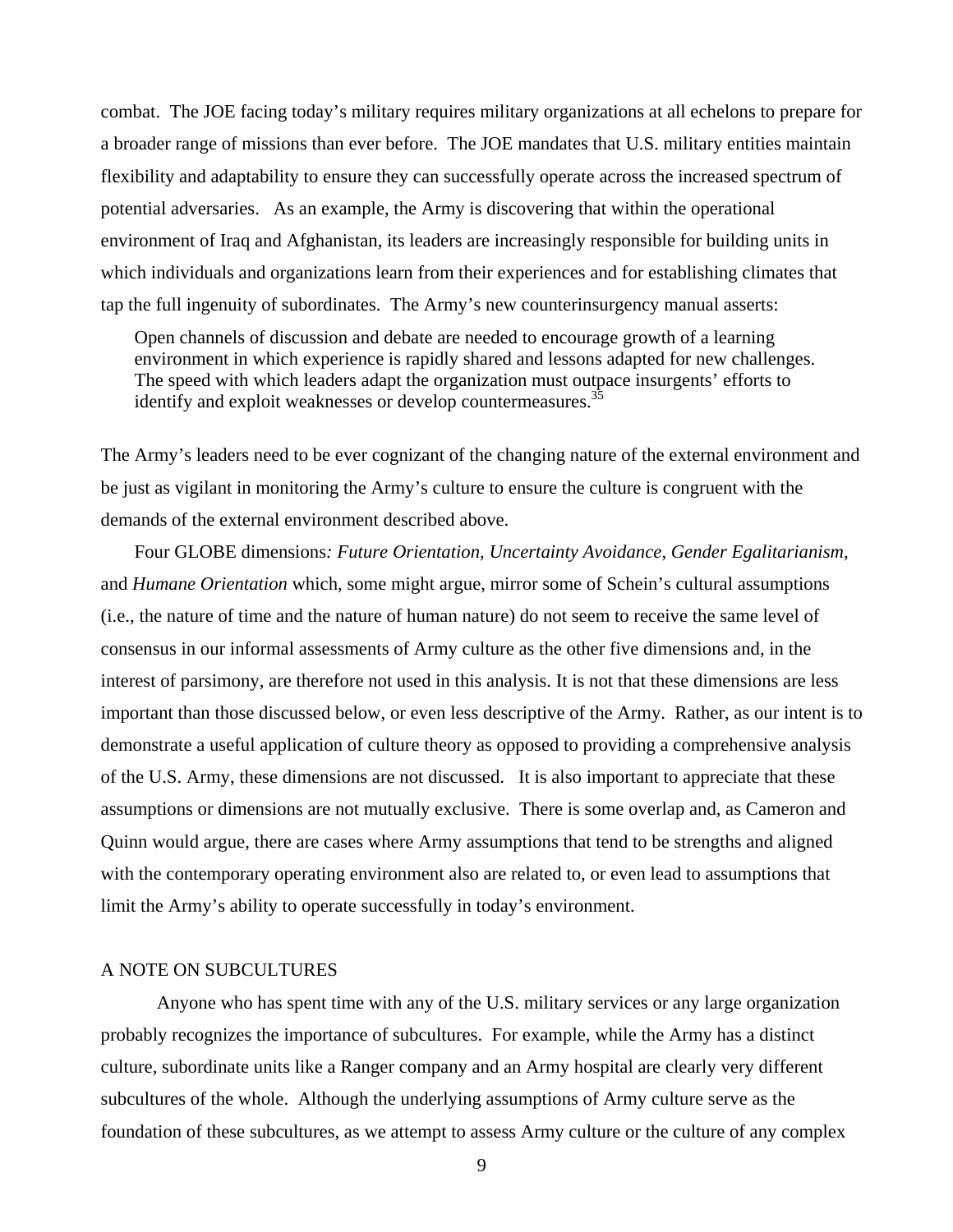organization, we face the requirement to untangle how the subcultures relate to each other and discover how they fit together to form the larger Army culture.

Why do subcultures form? Well, people tend to gravitate toward people like themselves; they also tend to become more cohesive with people they interact with more often. Organizational theorist Mary Jo Hatch asserts that task interdependence, reporting relationships, proximity, design of offices and work stations, and sharing equipment or facilities all bring members of the organization into contact with each other.<sup>36</sup> This dependence and interaction tends to serve as a catalyst to subgroup formation. The Army's branch schooling system, unit structure, and mission requirements are just a few factors that facilitate the creation of subcultures in the Army. The Army is not unique in the existence of subcultures; looking at things such as task interdependence and proximity it is not hard to discern why the Navy is typically characterized as having three subcultures: aviation, surface, and submarine.

Are subcultures bad? Well, it depends. If the subculture enhances the dominant values of the overall culture, it is probably a good thing. If, however, the subculture denies the values of the overall culture, it is something that the organization's leadership needs to address. Figure 3 is a graphic portrayal of the range of relationships of subcultures (the small circles) to the larger



**Figure 3. Subcultures**<sup>37</sup>

organizational culture (the large circle). The more differentiated the subcultures, the less "coupled" they are with the larger organizational culture which implies a larger leadership challenge in terms of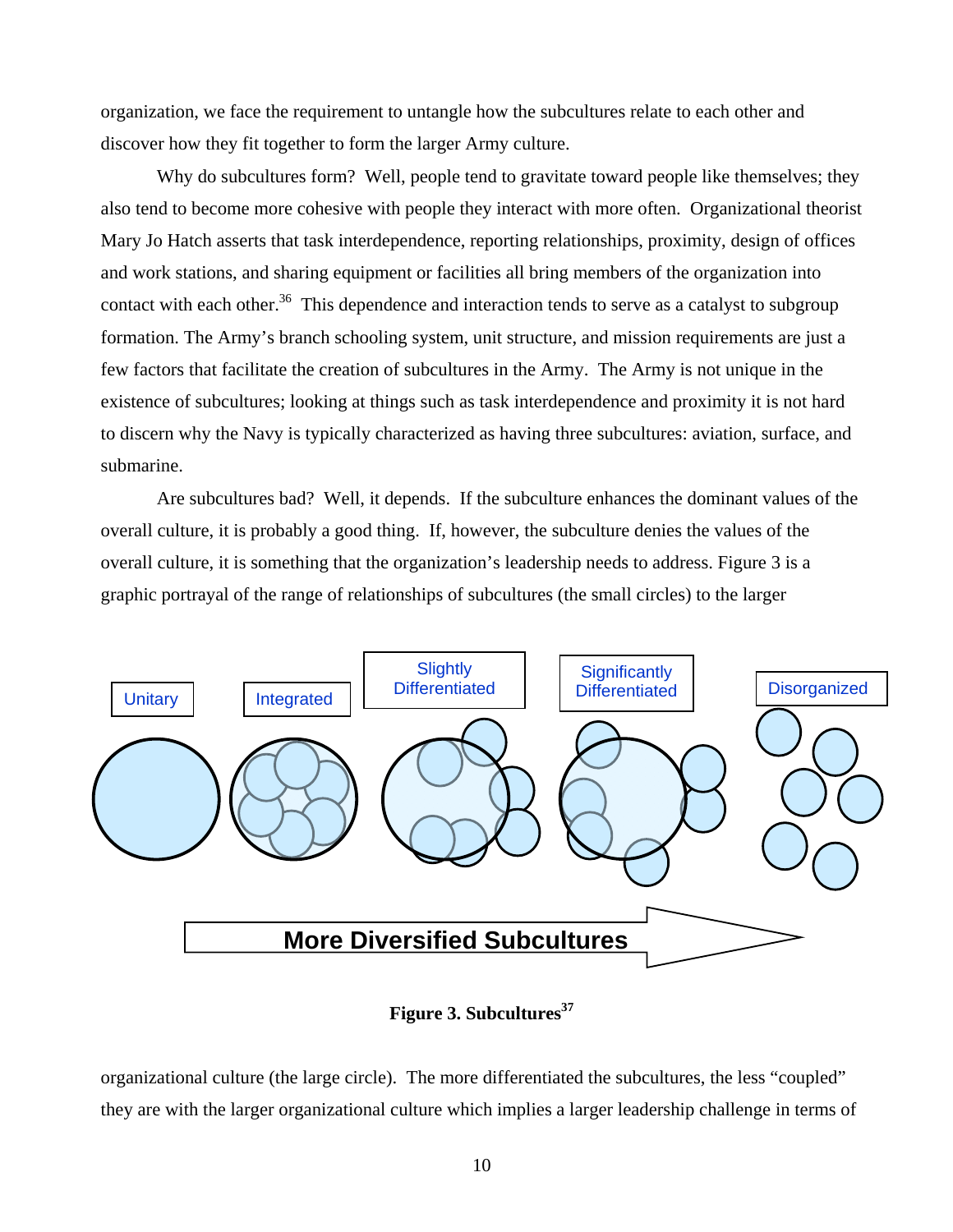aligning the organizational culture to the needs of the external environment (although it is possible there are times when the subcultures are more aligned with the external environment than the larger organizational culture). Some might argue that former Army Chief of Staff General Shinseki was attempting to address diverse subcultures by ordering the wearing of the beret for all Army Soldiers as a symbol of a transformed force unified in purpose for a changed environment. Even the choice of the date to formally institute the change, June 14, 2001, was symbolic—the Army's first birthday in the new century. Was the black beret initiative an attempt to change Army culture? Many of us remember the resistance from many camps to adopting the beret. The black beret was a mark of distinction for the Rangers, the maroon beret was the symbol of the elite paratroop division, and the green beret was uniquely associated with the Special Forces. These three groups have very strong and well-defined subcultures that actively resisted the "big Army" encroachment on their cultural artifact.

#### CULTURAL ANALYSIS

Using the GLOBE dimensions as a foundation we now do a brief assessment of some aspects of current Army culture and its alignment with the challenges of today's joint operating environment (JOE) in an effort to demonstrate an application of this hybrid cultural framework. Following our assessment of Army culture we will use Schein's theory to provide examples of ways to change the culture. As previously mentioned, in assessing Army culture we will only use five of the nine GLOBE dimensions: *High Performance Orientation, In-Group Collectivism, Institutional Collectivism, Power Distance, and Assertiveness*.

#### *High Performance Orientation*

Opinion polls show that the military remains one of the most respected institutions in America.<sup>38</sup> A recent poll showed that Americans trust military commanders far more than the Bush administration or Congress to bring the war in Iraq to a successful end.<sup>39</sup> Part of the public's perception is based on the notion that the military is a high performance oriented organization. As an underlying cultural assumption, organizations that value a high P*erformance Orientation* can be described as having a "Can Do" attitude, an emphasis on results as opposed to people, and value a sense of urgency.<sup>40</sup> There are many artifacts that support this assertion. The Army inculcates this assumption with its Warrior Ethos that begins with the tenet, "I will always place the mission first." Whether it is getting supplies to hurricane-ravaged New Orleans, creating a workable peacekeeping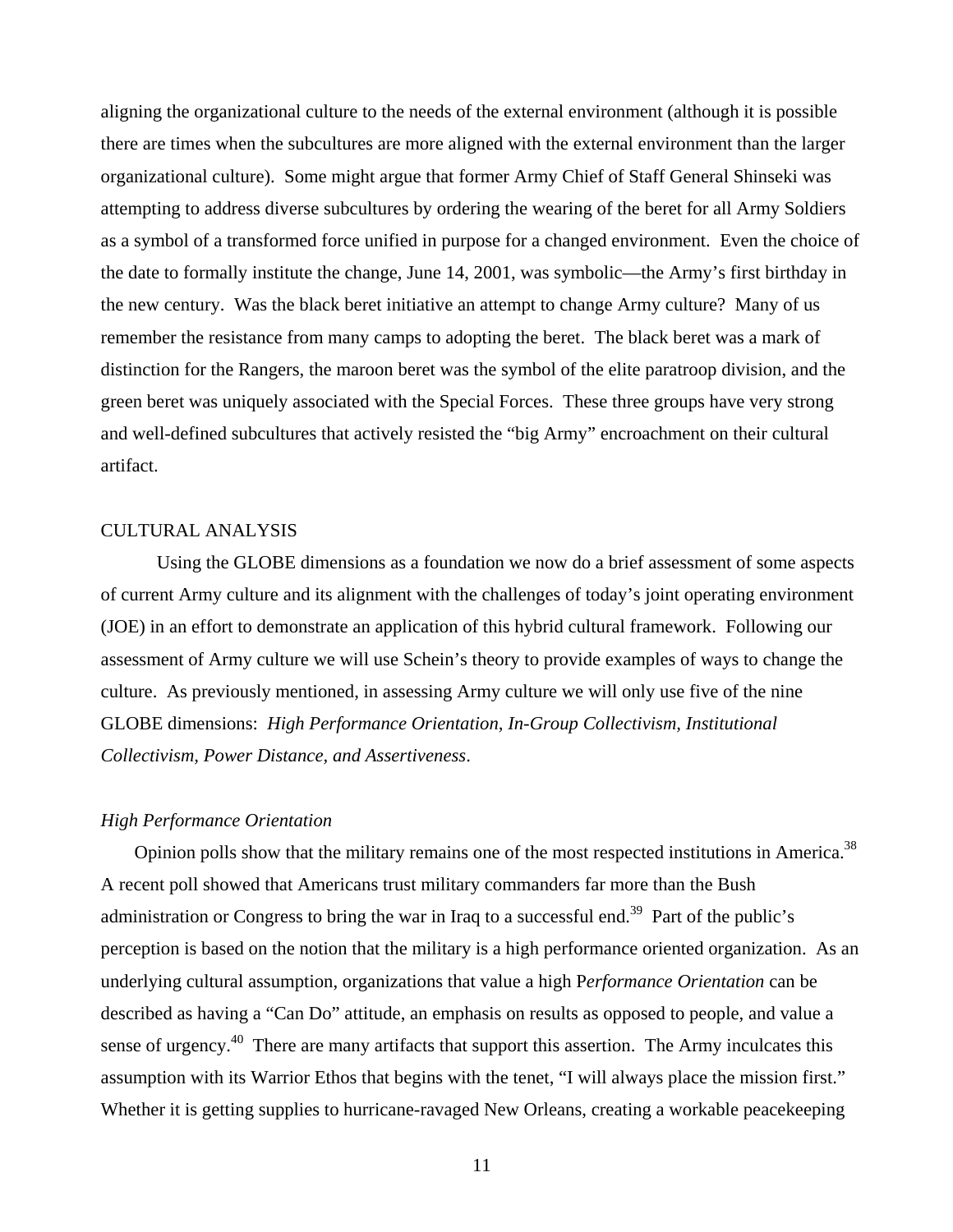strategy in the Balkans, or meeting the challenges of training the Iraqi and Afghan militaries, the Army's mission-first culture, which is rooted in an underlying assumption concerning performance orientation, is clearly a positive cultural assumption and very applicable to describing the Army. We would argue that the strength of *Performance Orientation* in the Army is unique across public and private institutions and is a main source of competitive advantage for the Army in the JOE. *In-Group Collectivism*

The five year-old *Army of One* advertising campaign was recently replaced by *Army Strong*. Interestingly, *Army Strong* did not raise the ire of those within the profession anywhere near the level experienced with the *Army of One*. The reaction to the new recruiting slogan is an artifact that is best interpreted through the lens of the GLOBE dimension of *In-Group Collectivism*. In-group collectivism is associated with individuals being integrated into strong cohesive groups that express pride and loyalty to their team or organization.<sup>41</sup> The *Army of One* slogan, in the words of one interviewed soldier, "…just goes against everything they taught us."<sup>42</sup> The Army's enduring emphasis on teamwork, rather than on the individual, is a very positive underlying cultural assumption. The Army's assumptions concerning *In-Group Collectivism* are the foundation for the expectation of the relationship between the individual and the team.

*In-Group Collectivism* can become a detrimental assumption, however, if an organizational member's identity becomes aligned with the organization to the point of becoming close-minded. Recent observations of today's Army suggest that in-group collectivism can, at times, become a disadvantage. Noted U.S. military reformer Douglas MacGregor asserts, "Experience tells us that leaders should always be people with character, intelligence, and open minds – or, in the words of S.L.A. Marshall, soldiers with 'brains, breadth and stamina."<sup>43</sup> Andrew Garfield, from the Foreign Policy Research Institute argues that, "the U.S. soldiers' largely uncritical belief that they belong to the 'best military' from the 'best country in the world' seemed elitist toward all foreigners, not just Iraqis."44 Garfield goes on to observe that, "Americans appeared disinclined to modify their own cultural behavior while in their (Iraq) country."45 The military's recent focus on cross-cultural awareness seems to reflect a perception (and artifact) on the part of senior Department of Defense civilian and military leaders that the military, and the Army in particular, lacks a motivation and savvy for understanding other points of view and perspectives. These artifacts lead to an inference that the Army's strong cultural preference for in-group collectivism, or team focus, over the individual can lead to a close-mindedness that significantly limits the level of critical thinking in the organization. Thus, we think *In-Group Collectivism* as a dimension informs the cultural analysis of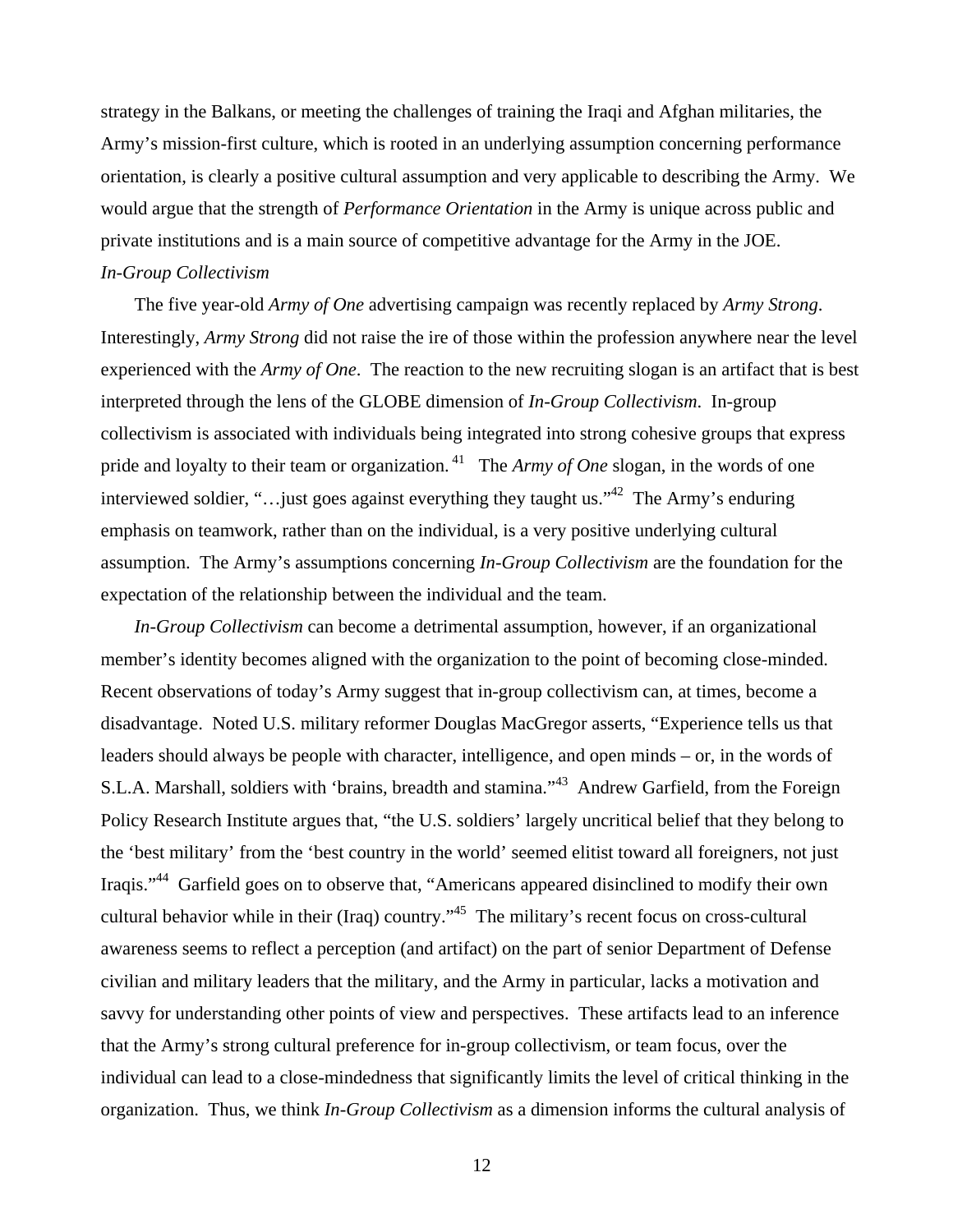the Army and describes an assumption that is aligned with the JOE in terms of the benefits of teamwork, but misaligned in terms of its correlation with closed-mindedness.

## *Institutional Collectivism*

Related to the previous assumption, but conceptually different, is the need for the Army to assess its notions of egalitarianism. This assertion centers around the Army's underlying assumptions concerning the GLOBE dimension of *Institutional Collectivism*. As discussed in the previous section, the Army's focus on teamwork is based on deep, underlying assumptions about the importance of collectivism over individualism. High levels of collectivism lead soldiers to subordinate their own desires to those of the unit. Service before self is a fundamental creed in the Army. Whereas *In-Group Collectivism* focuses on concepts like group cohesion and teamwork, *Institutional Collectivism* focuses on the collective distribution of rewards; compensation and promotions are based on what is good for the group, as opposed to the individual.

Unfortunately, there is a potential downside to this pattern of assumptions that manifests itself in the Army's emphasis on egalitarianism. In an individualistic organization equity, as opposed to equality, drives decisions. Promotions are based more on merit than on other factors such as seniority, tenure, and age.<sup>46</sup> In a collectivist organization, the opposite is often the case; the organization focuses more on seniority, age, and tenure. Because the long-term relationship between the individual and the organization is more important, group equity is more valued than individual equity.

In many cases the Army's egalitarian nature serves it very well. Egalitarianism can probably be associated with creating a climate that values teamwork because individuals do not feel the pressure to stand out to receive organizational benefits. It could also be reasonably argued that the Army's egalitarian assumptions provide for a more inclusive culture. For example, the Army has historically been cited as an exemplar institution in the area of Equal Opportunity. In contrast to these potential benefits it is pertinent to highlight that in egalitarian or collective organizations poor performance is more frequently tolerated.<sup>47</sup> Noted organizational researcher Jim Collins asserts:

Bureaucratic culture arises to compensate for incompetence and lack of discipline, which arises from having the wrong people on the bus in the first place. If you get the right people on the bus, and the wrong people off, you don't need stultifying bureaucracy.<sup>48</sup>

Compare this to a description made by Douglas MacGregor in his book, *Transformation Under Fire*:

Reexamining some of the assumptions that underpin junior officer recruitment and training must also figure prominently in transformation. The egalitarian army notion that with enough training anyone can become a leader keeps standards for admission to the profession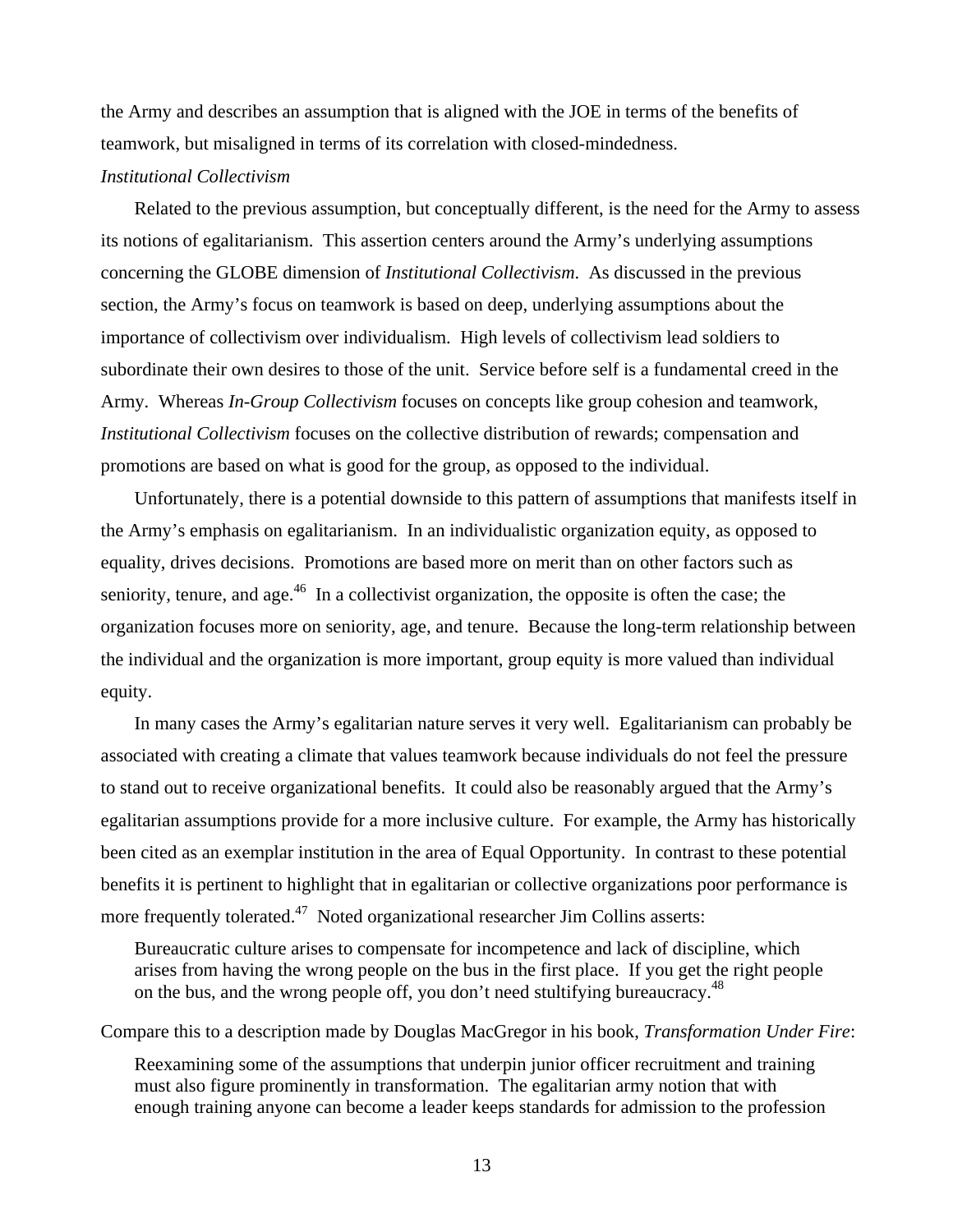of arms too low. Successful completion of college without acquiring a criminal record in the process is simply not enough. $^{49}$ 

Artifacts that support our assessment that the Army's egalitarian assumptions are present and misaligned with today's JOE focus on the Army's officer accession and promotion data. In the complex environment of the  $21<sup>st</sup>$  century a reasonable human resource management assumption would be that more stringent requirements would be imposed on officer accession and promotion so that only those officers able to thrive in this complex environment would be sought and promoted. Unfortunately, existing data does not support this assumption. Artifacts such as Scholastic Aptitude Test (SAT) scores required for ROTC Army scholarships being 920 (more than a standard deviation below the national mean),<sup>50</sup> promotion rates to Major and Lieutenant Colonel in the Army well exceeding 90%,<sup>51</sup> and data from captains in the operational army criticizing egalitarian promotions do not support this assumption.<sup>52</sup> Secretary of Defense Robert Gates provided an artifact that informs Army cultural assumptions on the misalignment of this dimension when he asserted that changes need to be made in junior officer management so that "the best and brightest advance to the point that they can use their experience to shape the institution to which they have given so much. And this may mean reexamining assignments and promotion policies that in many cases are unchanged since the Cold War."<sup>53</sup>

#### *Power Distance*

Many of the Army's challenges in the JOE stem from an outdated over-reliance on hierarchy or what the GLOBE study calls P*ower Distance*. Power distance is the degree to which members of an organization expect power to be distributed equally.<sup>54</sup> If power distance is high, those in a position of authority expect, and receive, obedience—the organization is based on hierarchical decision-making processes with limited one-way participation and communication. Unfortunately, the Army's high power distance culture is not always conducive to the evolving nature of war.

For centuries successful military organizations have been built around a disciplined, hierarchical structure and pattern of interaction. Moving mass formations, directing soldiers—who in the past were not volunteers—into harm's way, and the frequent need to execute without the luxury of gaining consensus, have all reinforced high levels of power distance within the Army. Despite the advent of the All-Volunteer Force and a move away from large formations of the Cold War, this cultural underpinning is largely unchanged. Even as the information age emerged with an environment that can best be described as fast, complex, diverse, changing, and based on learning and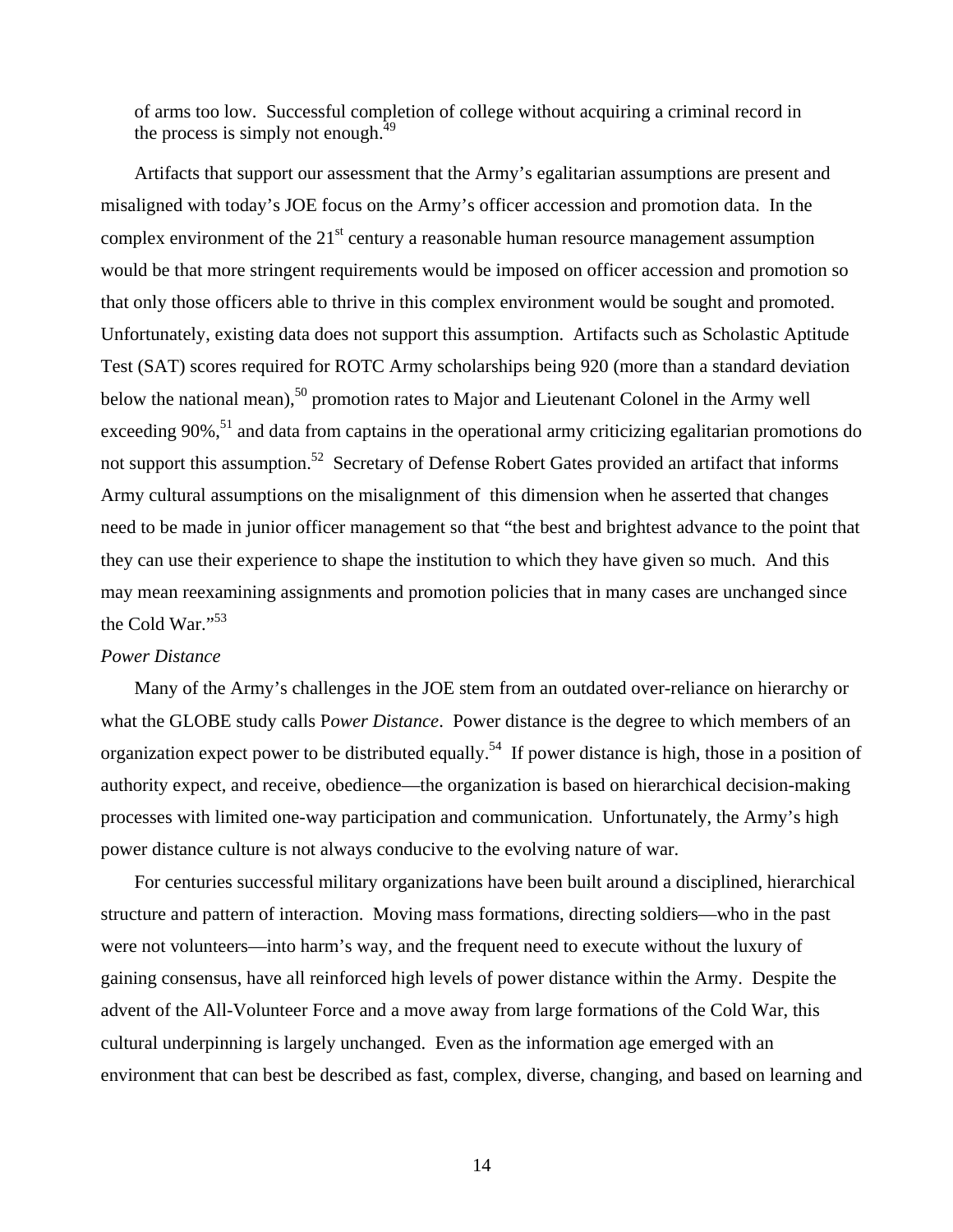knowledge, this cultural assumption stubbornly remains. For example, an officer observing the leadership of an Army officer in Central Command during the Iraq War stated:

Central Command is two thousand indentured servants whose life is consumed by the whims of Tommy Franks…I am convinced that much of the information that came out of Central Command is unreliable because he [Franks] demands it instantly, so people pull it out of their hats…Also, everything has to be good news stuff…you would find out you can't tell the truth. $55$ 

Brigadier General David A. Fastabend and Robert H. Simpson summarize the paradoxical nature of power distance by observing that, "The Army's culture has an enduring, legitimate pull between essential centralized control and necessary, decentralized innovation."<sup>56</sup> In other words, in many parts of the Army there is a disconnect between an espoused goal to have an adaptive, learning environment to deal with the complexities of today's challenges and the creation of the corresponding culture and climate to enable this adaptation and learning. Army climate studies conducted in the last three decades reinforce this observation.<sup>57</sup> Interestingly, Schein argues that, "one finds higher power distance among unskilled and semiskilled workers than among professional and managerial workers, as would be expected."58 The GLOBE study concluded that although some degree of power distance is implicit in the concept of hierarchy and may be essential for organizational coordination and control, substantial benefits can be realized by reducing the level of power distance within an organization.<sup>59</sup> As the Army has transitioned to a professional Army in a complex environment, the culture needs to change to be based on a more autonomy and learning-based model. With an alignment of power distance to the challenges facing the Army it will become the norm to see the best and most valued ideas in the room potentially coming from the junior person in the room who then has sufficient leeway to implement those ideas without unreasonable overbearance by superiors.

We therefore argue that the Army's assumptions on power distance are misaligned with today's environment. We don't suggest throwing the baby out with the bathwater or turning the asylum over to the patients; rather, we believe the post draft-era, post cold-war environment is sufficiently changed so as to raise questions about power distance assumptions. As an example, Army Special Forces have a reputation across the military community for being flexible, adaptive, and assertive. It is probably not a coincidence that there is a perception by many Army observers that power distance in the Special Forces community is significantly less than the regular Army.

 Interestingly, and unfortunately, in terms of the Competing Values Model described at the start of this paper high power distance is more associated with the bottom two quadrants (i.e., hierarchical and market). Cameron and Quinn argue that if an organization's culture has gravitated to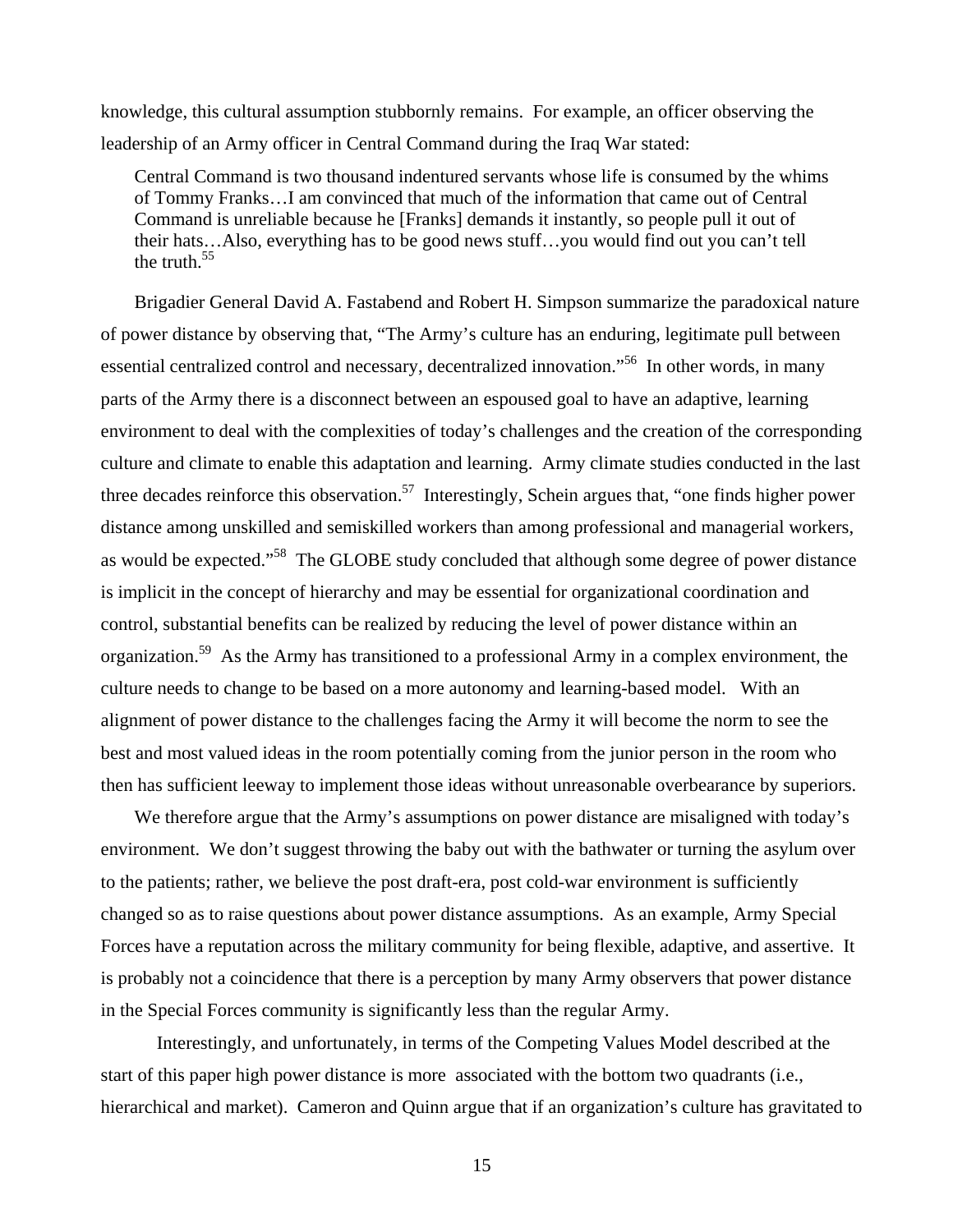the lower quadrants it is very difficult to enact culture change to move the culture toward the top two quadrants (i.e., quadrants with lower power distance).<sup>60</sup>

#### *Assertiveness*

An assumption related to power distance is the GLOBE dimension of A*ssertiveness*. *Assertiveness* reflects expectations people have about how forceful or timid they should be in relationships with others. The Army's core competency is to fight and win the nation's wars. To do that, it must dominate and be assertive on the battlefield. While the Army as an institution and its leaders are assertive in battle, it is ironic that in other venues, assertiveness emerges as an issue. Because of the well established chains of command, Army leaders find it difficult to be assertive in disagreeing with superiors—whether military or civilian. An artifact of this assumption is reflected in the following quote from Secretary of Defense Gates in a speech to West Point cadets, "More broadly, if as an officer – listen to me very carefully – if as an officer you don't tell blunt truths or create an environment where candor is encouraged, then you've done yourself and the institution a disservice."<sup>61</sup>

Army adaptability expert Donald Vandergriff, asserts, "To succeed, Army leaders must stop regarding criticism (if it is based on sound principles and research) as disloyal, and must actively encourage critical thinking."<sup>62</sup> The Army will struggle to be a high-performance organization in the twenty-first century if leaders fail to encourage thoughtful dissent. Noted organizational researcher Chris Argyris suggests that organizational learning is hard to achieve because there are often undiscussable issues that are not addressed because they may lead to embarrassment or make people uncomfortable.<sup>63</sup> One of the Army's undiscussable issues is knowing when to dissent. It is this assumption that is addressed by Lieutenant Colonel Paul Yingling in his recent controversial assessment of the general officers in the Army.<sup>64</sup> Can we logically infer that the general officers did not speak up for what they believed to be imprudent strategy because they grew up in a culture that punished assertiveness?

The purpose of the preceding section was to demonstrate how artifacts may lead to inferences about underlying cultural assumptions about the Army. It would be presumptive to assert that two individuals would pay attention to the same artifacts or infer the exact same underlying assumptions for the Army. Interestingly, the Army's current Vice Chief of Staff, General Peter Chiarelli, in his Military Review article on Modern Wars, made the following assertions that imply inferences he has made about problems with Army culture (italicized text are the authors' additions):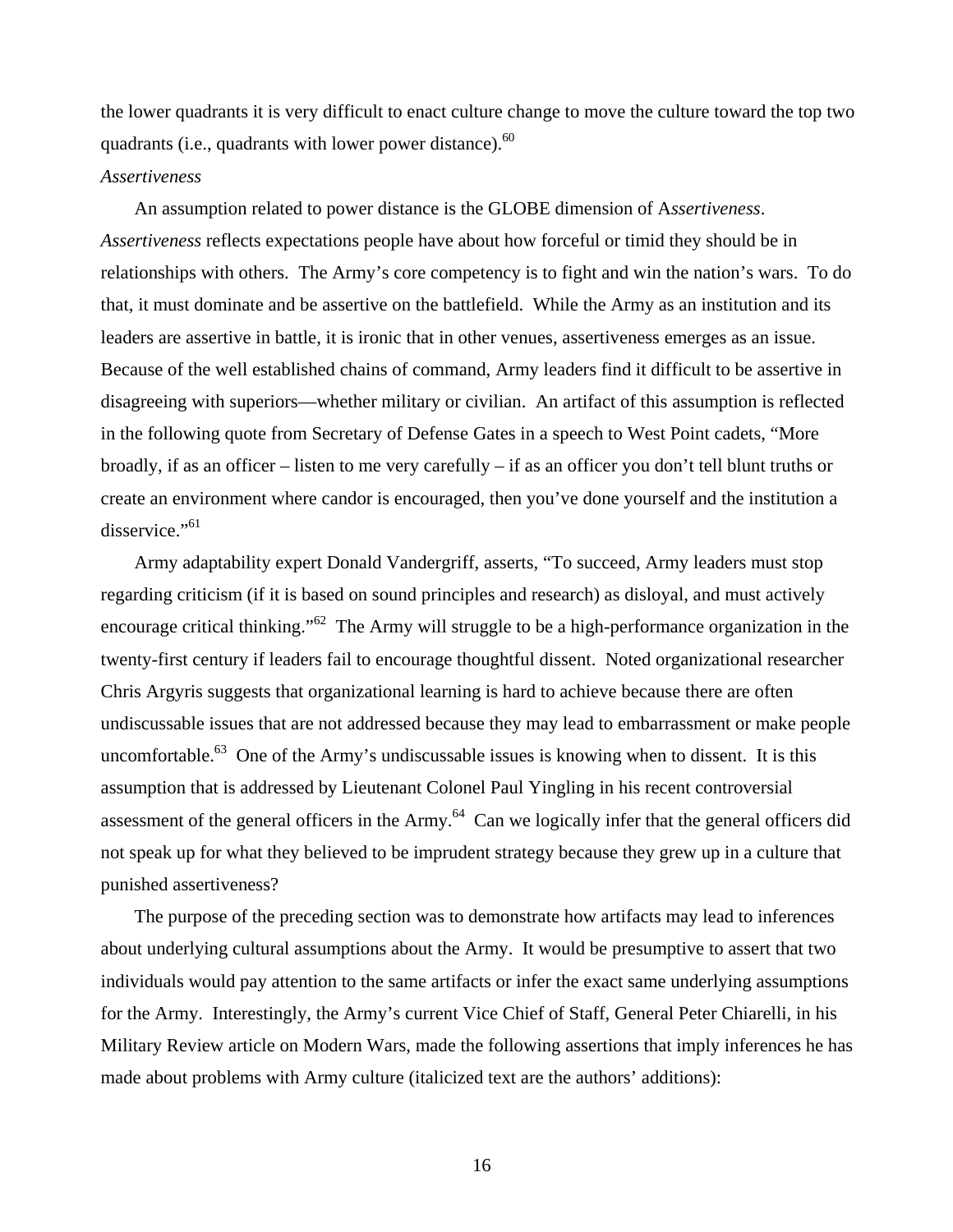The military must…continually look at ways to flatten their organizational structures (*i.e., power distance*)…increase opportunities – and rewards – for leaders to serve in assignments outside the traditional military structure (*i.e., in-group collectivism*)…be very careful to recruit and then retain only those Americans who have the potential to succeed in today's and tomorrow's complex operating environments (*i.e., institutional collectivism*)…ensure all views are welcomed to the debate and that junior leaders have no fear of career retribution for freely stating their opinions (*i.e., assertiveness*).65

#### CULTURE CHANGE

Culture change in a mature organization is extremely hard. In terms of being positioned for culture change, it can be said that the Army is a very mature, successful organization that fared well during the Cold War and post-Cold War eras, and that this success makes culture change more difficult. Schein warns that during attempts to change a culture, "even if the assumptions are brought to consciousness, the members of the organization are likely to want to hold on to them because they justify the past and are the source of their pride and self-esteem."<sup>66</sup> Fortunately, Schein provides a model for systematically embedding and transmitting a culture.<sup>67</sup> Changing a culture requires the use of what Schein calls, *embedding* and *reinforcing* mechanisms. As the terms imply, embedding mechanisms emplace the assumptions into an organization. Reinforcing mechanisms, while important, merely support the embedded assumptions. While many leaders tend to think they can change the culture by using the quicker, easier reinforcing mechanisms, real culture change comes from first ensuring that the embedding mechanisms are in place.

#### *Embedding Mechanisms*

So what are embedding mechanisms, and how do they work? The first mechanism is *what leaders pay attention to, measure, and control on a regular basis*. The old adage is that units do best what the commander checks. While this is easily seen and understood at the battalion level and below, it can also be effective at higher levels within the institution. If every morning the Chief of Staff of the Army holds a twenty-minute meeting to review any safety accidents over the last twentyfour hours, over time this focus on safety will cascade down throughout the organization, especially if the Chief makes follow-up phone calls after the meeting to commanders of units that have had accidents. This attention would eventually shift the culture to one that focuses on safety as subordinates are held accountable for what the Chief thinks is important.

 Another embedding mechanism *is how leaders react to critical incidents and organizational crises*. As an example, when former Vice Chief of Staff of the Army, General Richard Cody, responded quickly and decisively to fix criticisms of Walter Reed in early 2007 after some ambiguous messages from other Army leaders, it sent a message about underlying beliefs in the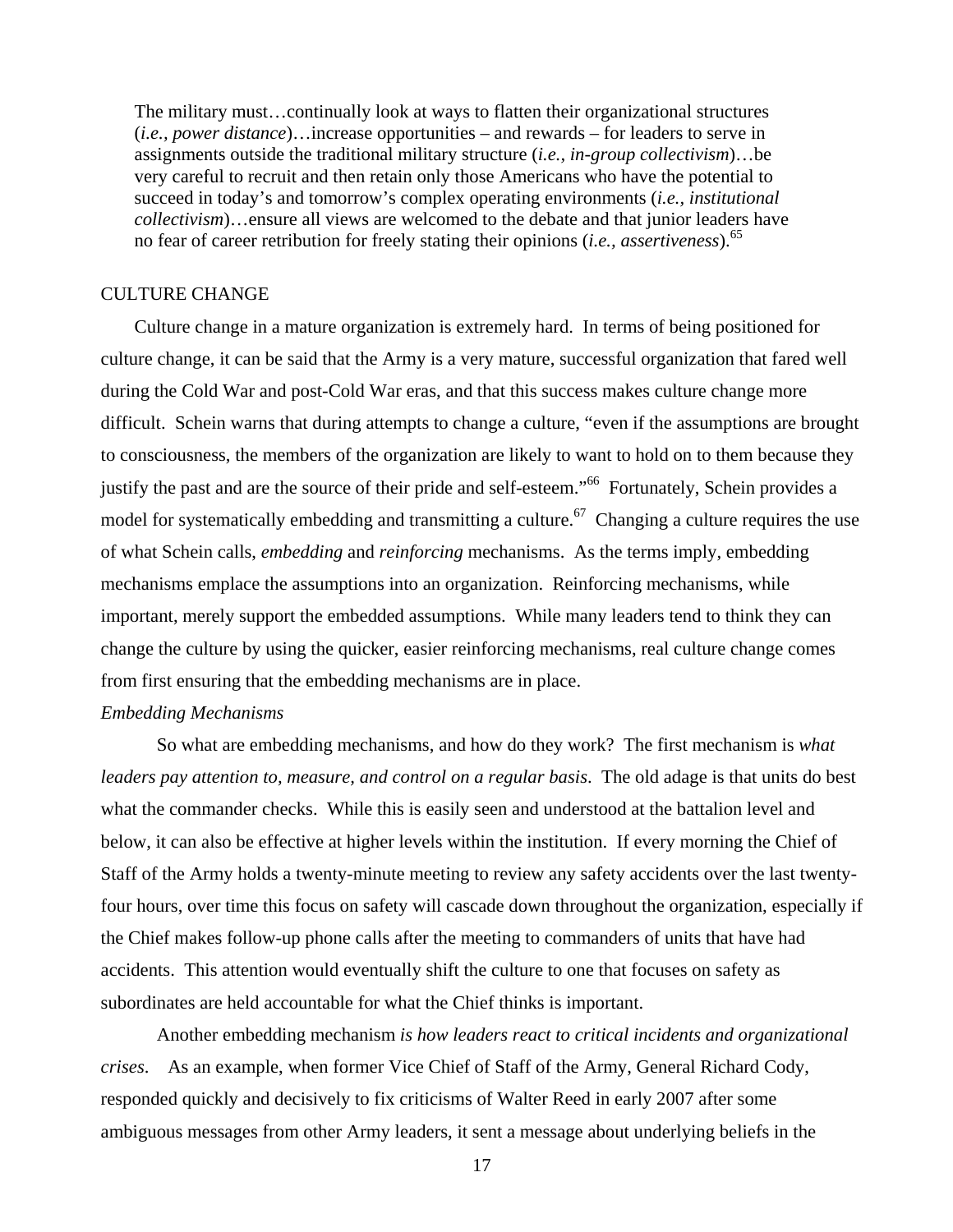Army about how wounded soldiers should be treated. It is in the chaotic times of a crisis that an organization will see what assumptions are really held by senior leaders.

*How leaders allocate resources* is another mechanism. If you think back to the drawdown in the early 1990s after the fall of the Soviet Union, many of the personnel cuts seemed to come from the institutional as opposed to the operational army. We must remember that the Army reduced its force structure from 18 to 10 active component divisions remaining in the force. However, to preserve war-fighting capability and avoid the "hollow Army" of post-World War II, the budget, personnel manning directives, and equipment programs focused on protecting field units at the expense of organizations whose missions were to educate, train, equip, and sustain the Army. In terms of cultural assumptions, this prioritization of resources could easily lead to the inference, and hence reinforcement, of the underlying assumption that the Army values operational units over school and doctrine writers. Any commander who served as a Forces Command (FORSCOM) unit commander on a Training and Doctrine Command (TRADOC) installation in the 1990s can attest to the "haves versus have-nots" climate that existed between these two major commands. This allocation of scarce resources had a clear effect on the Army's culture.

 The next mechanism focuses *on the leader's use of deliberate role-modeling, teaching, and coaching*. If each time the Chief of Staff of the Army talks to groups of general officers, he discusses and teaches the benefits of creating a cost management culture and identifies enterprise management as an essential competency of Army leaders, over time this focus will send a signal about the importance of these concepts. Clearly, this example could also be interpreted as the use of the mechanism of what leaders pay attention to. This suggests that these embedding mechanisms are not mutually exclusive. What is important, however, is that the leader ensures an alignment among whatever mechanisms are used to make certain that a consistent message is sent to the organization.

 Many would argue that the next mechanism, *how leaders allocate rewards and status*, is the most effective mechanism in terms of changing Army culture. This assertion is based on the impact of Officer Evaluation Reports (OER). As examples, a senior leader could talk about the importance of physical fitness and, in fact, review unit physical fitness data each week. However, as we've seen in the Army, mandating comments on the OER is probably the most effective way to change the culture to one that values physical fitness. With the Army's focus on Physical Training (PT) in the 1980s, officer and enlisted evaluations required information on whether the soldier passed the Army Physical Fitness Test (APFT) and met the standards for height and weight. An annotated "No" or "Fail" for either of these items was considered negatively for promotion or selection for key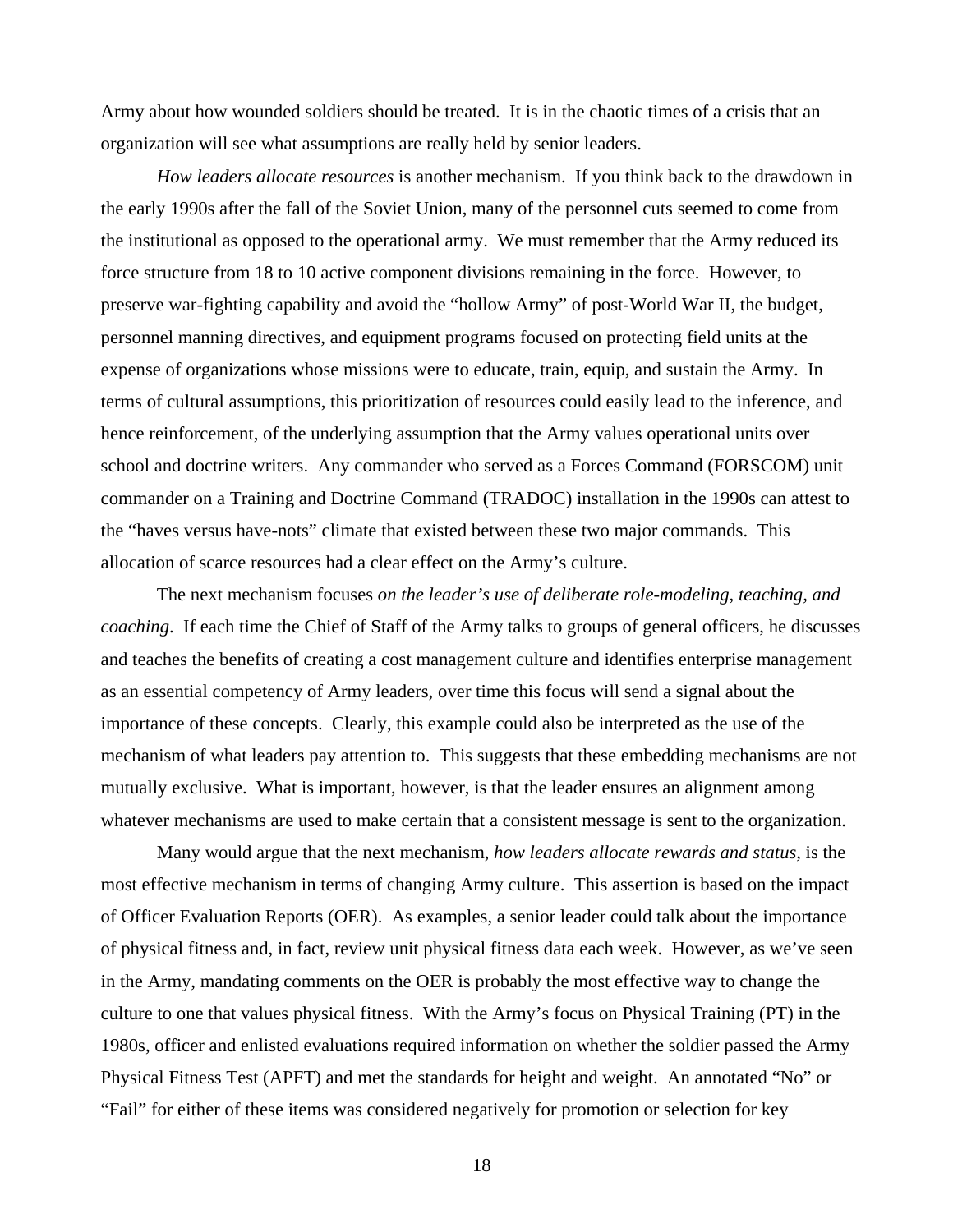schooling. This was a substantial cultural change from the 1970s, when PT was not emphasized. Similarly, many of us remember in the mid-1980s when the Chief of Staff of the Army directed that officers who received a Driving Under the Influence (DUI) charge would get a General Officer Memorandum of Reprimand (GOMOR) filed in their official military personnel record, which would significantly reduce their chance of subsequent promotion. The power of a mechanism that affects evaluations and promotions cannot be overstated.

 Closely related to this rewards and status mechanism, and the last embedding mechanism we will discuss focuses *on how leaders recruit, select, promote, and attrit personnel*. As an example, in the late 1980s the Army Chief of Staff's guidance to promotion boards directed board members to emphasize "muddy boots" time—assignments with troops in operational units—over other positions. Over time this guidance had a significant effect on the career progression desires of the officer and noncommissioned officer corps. The Army struggled to find volunteers for assignments in the three R's—Reserve Component support to the Army National Guard, Recruiting duty, and Reserve Officer Training Course (ROTC) instructors—because the institution rewarded time with active duty Soldiers in war-fighting units. Given the importance of recruitment on Army culture, it would seem a viable argument to propose that the Army's current difficulties in recruiting ROTC cadets at the nation's colleges and universities, along with a perceived lowering of standards for enlisted recruits, could have a long-term effect on the Army's culture by changing the nature of the composition of the force.

 In addition to the embedding mechanisms, Schein highlights the importance of secondary or reinforcing mechanisms.<sup>68</sup> We posit that the use of these mechanisms alone won't change a culture (you need to use the embedding mechanisms); however, if the reinforcing mechanisms are not aligned with the embedding mechanisms, cultural change is much more difficult, if not impossible.

 The first of these reinforcing mechanisms is *organizational design and structure*. Picture a senior leader who wants to change the culture of his organization to one that is agile and flexible (commonly desired attributes for turbulent environments). If, however, the leader creates or maintains an extremely hierarchical-, rank- or position-driven structure, it will be very difficult for subordinates in this organization to demonstrate the kind of agility espoused. As an example, at a recent lecture at the War College an Army staff officer described the large number of senior officers who had to approve strategic communications responses for situations clearly requiring immediate response. This requirement significantly slowed the Army's response to media sensitive issues; changing the process would add alacrity to the Army's strategic communications response while also reinforcing a perception of a culture change. It could be argued that our main enemy in the Global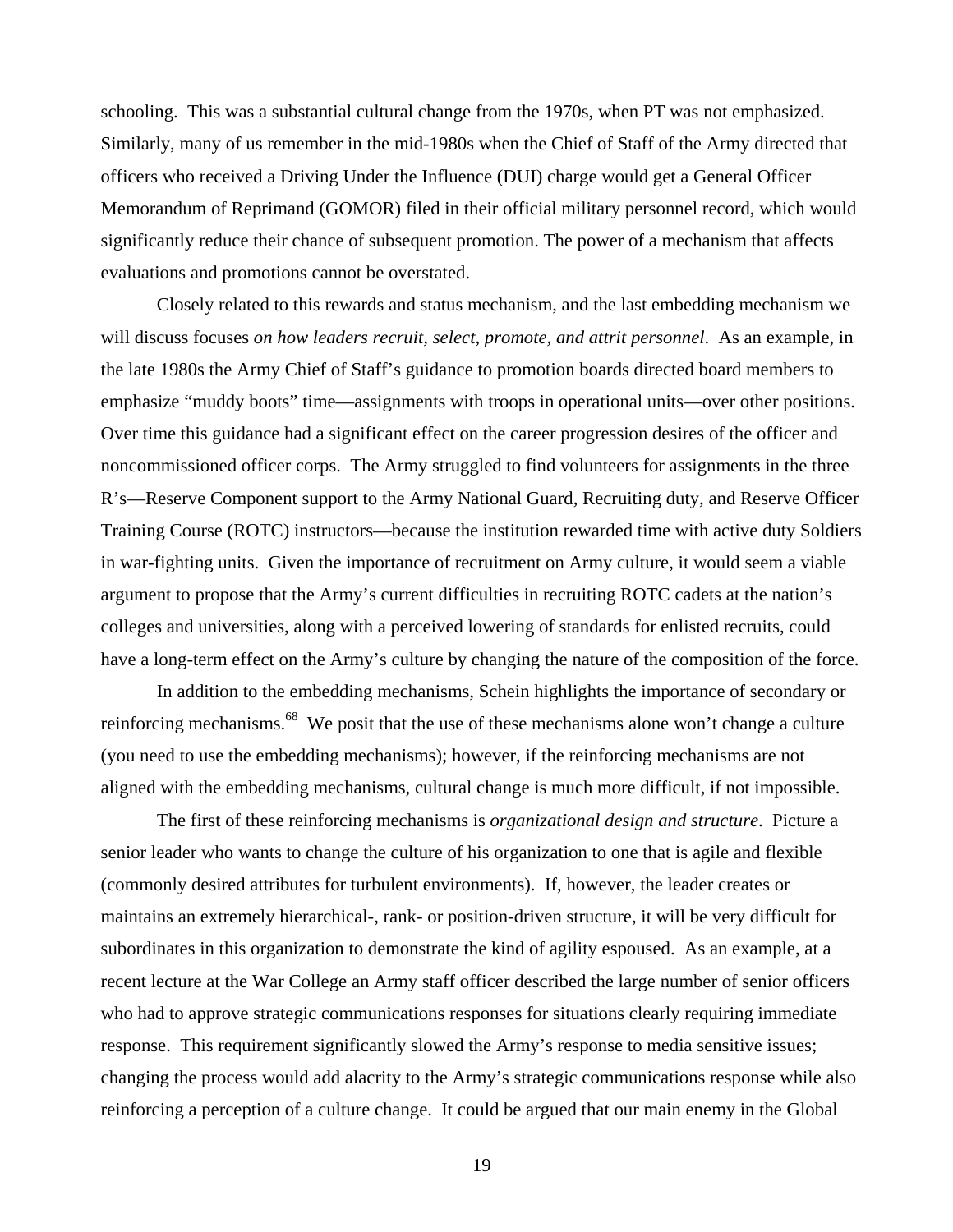War on Terror, Al Qaeda, has a decentralized structure and design that makes change and flexibility much easier to effect than the American military, which has two centuries of existence and a long tradition as a bureaucratic, hierarchical organization.

 The next reinforcing mechanism focuses on *organizational systems and procedures*. Army officers on the War College faculty often discuss how ironic it is that for Army War College faculty to go on temporary duty to a conference focusing on Agile and Adaptive Leadership they need to get six permissions and spend two hours in the automated Defense Transportation System to get the conference attendance approved. This is not unique to the Army and has been frequently highlighted by the Dilbert cartoon strip that parodies corporate business practices. As another example, a memorandum from the senior leader detailing his expectations for the frequency, length, and content of email communication sent to him clearly reinforces organizational norms and assumptions for how people are expected to interact.

*The design of physical space, facades, and buildings* is the next mechanism. Anyone who has ever walked into the headquarters of a senior general officer was clearly impressed by the layers of secretaries, executive assistants, and deputies who serve as gatekeepers to the general, whose office is typically impressively decorated in mahogany, with walls covered in acknowledgement of military accomplishments. This design tends to reinforce the Army's assumption about the importance of command and the emphasis on position power. As an example of cultural change, you couldn't just move the general's office to a cubicle and think the unit would become a decentralized, agile entity. However, given the sensible use of several of the embedding mechanisms, you could probably see how this office repositioning could reinforce the embedding mechanisms.

 The next mechanism relates *to the use of formal statements of organizational philosophy, creeds, and charters*. Placing posters around the unit area or attaching a plastic card on your dog tag (identification) chain listing the Army's values probably will not affect massive change; however, wearing the values card as a reinforcing tool to embedding mechanisms such as firing a senior officer who violates the Army's values or not allowing recruits to enter service who require moral waivers for egregious crimes (i.e., how leaders recruit and select) would clearly be important.

 The last two reinforcing mechanisms*, rites and rituals of the organization along with stories about important events and people*, focus on the importance of symbols to organizational culture. Senior leaders often use anecdotes to communicate important concepts to members of their organization. These stories, along with the emphasis we place on events like change of command and retirement ceremonies, hail and farewells for incoming and departing personnel, and a sergeant's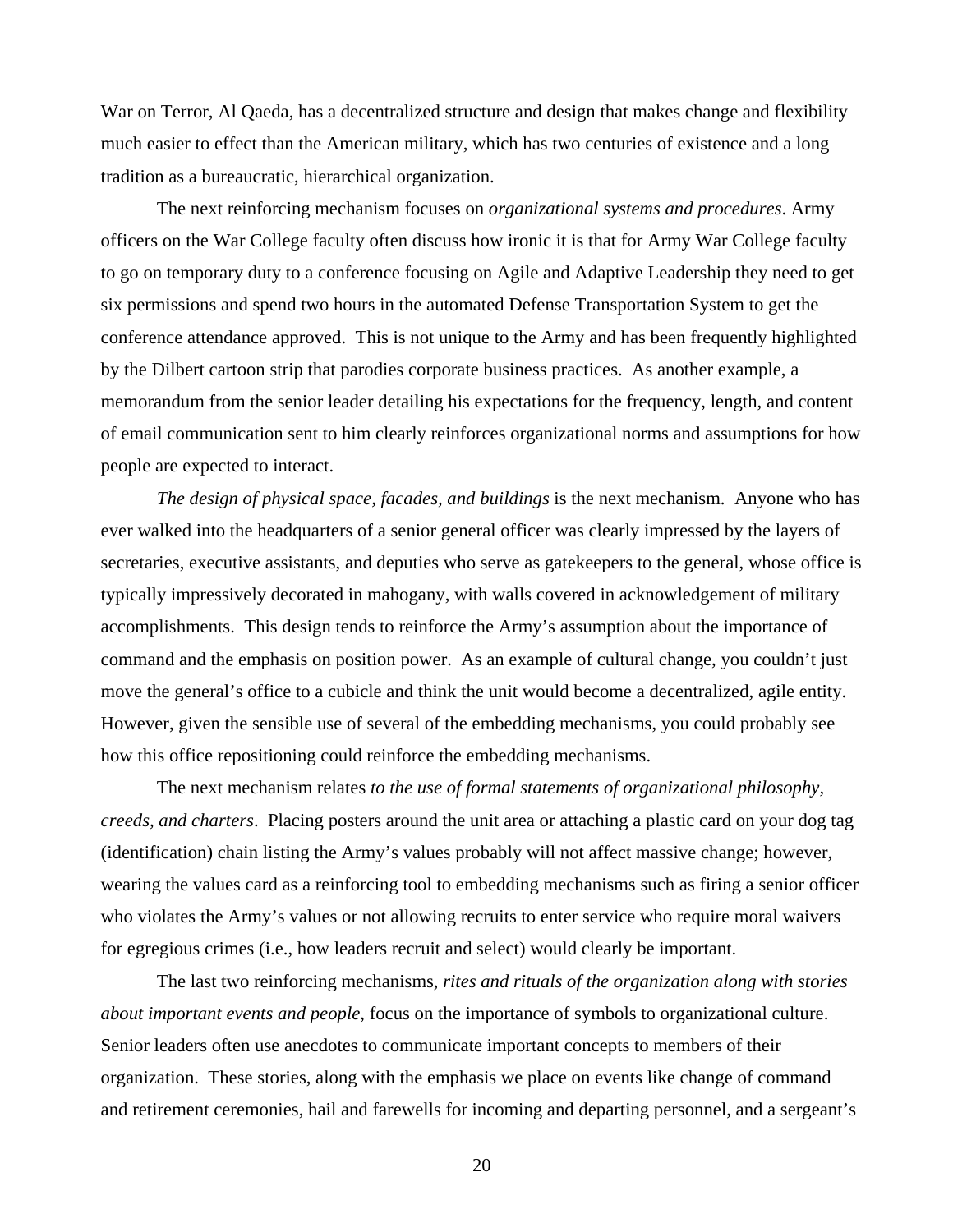promotion to the ranks of the Non-Commissioned Officer Corps, all serve as intentional, or unintentional, reinforcing mechanisms to our cultural assumptions and values.

### ARMY CULTURE CHANGE

Based on an assessment of Army culture using selected dimensions from the GLOBE project, several cultural misalignments emerge. These misalignments fall under the four assumptions of *Power Distance, In-Group Collectivism, Institutional Collectivism*, and *Assertiveness*. Although the GLOBE dimension P*erformance Orientation* is pertinent to a discussion of Army culture, the "Can Do" attitude is aligned with the institution's goals. This assumption becomes dysfunctional, however, when leaders are not assertive in raising challenges to mission requirements that they know are difficult to fulfill. This cultural misalignment, therefore, will be addressed under the GLOBE dimension of *Assertiveness*. Schein's framework for embedding and reinforcing mechanisms provides the structure for the recommendations. Although some of these applications may be perceived as controversial, our real intent is just to provide examples of ways to use embedding and reinforcing mechanisms to address changes in underlying assumptions. You may not agree with our assessment of the alignment of the Army assumption with the JOE or our proposed change mechanisms, but do not get distracted from our main intent, which is to develop an understanding of how to apply the culture change mechanisms.

#### *Power Distance*

Of all the Army's underlying cultural assumptions, the one that is most misaligned with the contemporary operating environment is *Power Distance*. It will also be the most difficult to change. Schein's mechanisms offer some ideas on how this might be done. First, the Army needs to acknowledge that one of the shortcomings of the centralized selection system and the current officer evaluation report (OER) is its impact on power distance. A rater (the immediate supervisor) or senior rater (the next level supervisor) has an inordinate amount of power because they are the only two individuals who matter when it comes to performance appraisal. Unlike many companies where promotions are local in nature, the centralized selection system leads to a situation in which the assessment on the evaluation, especially by the senior rater, is the only information that a promotion board uses to determine future potential. The impact of this is that if the subordinate officer displeases the rater or senior rater, his career is in jeopardy. Ultimately, a poor performance file can translate to unwanted assignments in unwanted locations. In other words, not only is the officer's career in play, but where that officer's family will live in the future is on the table. It is no wonder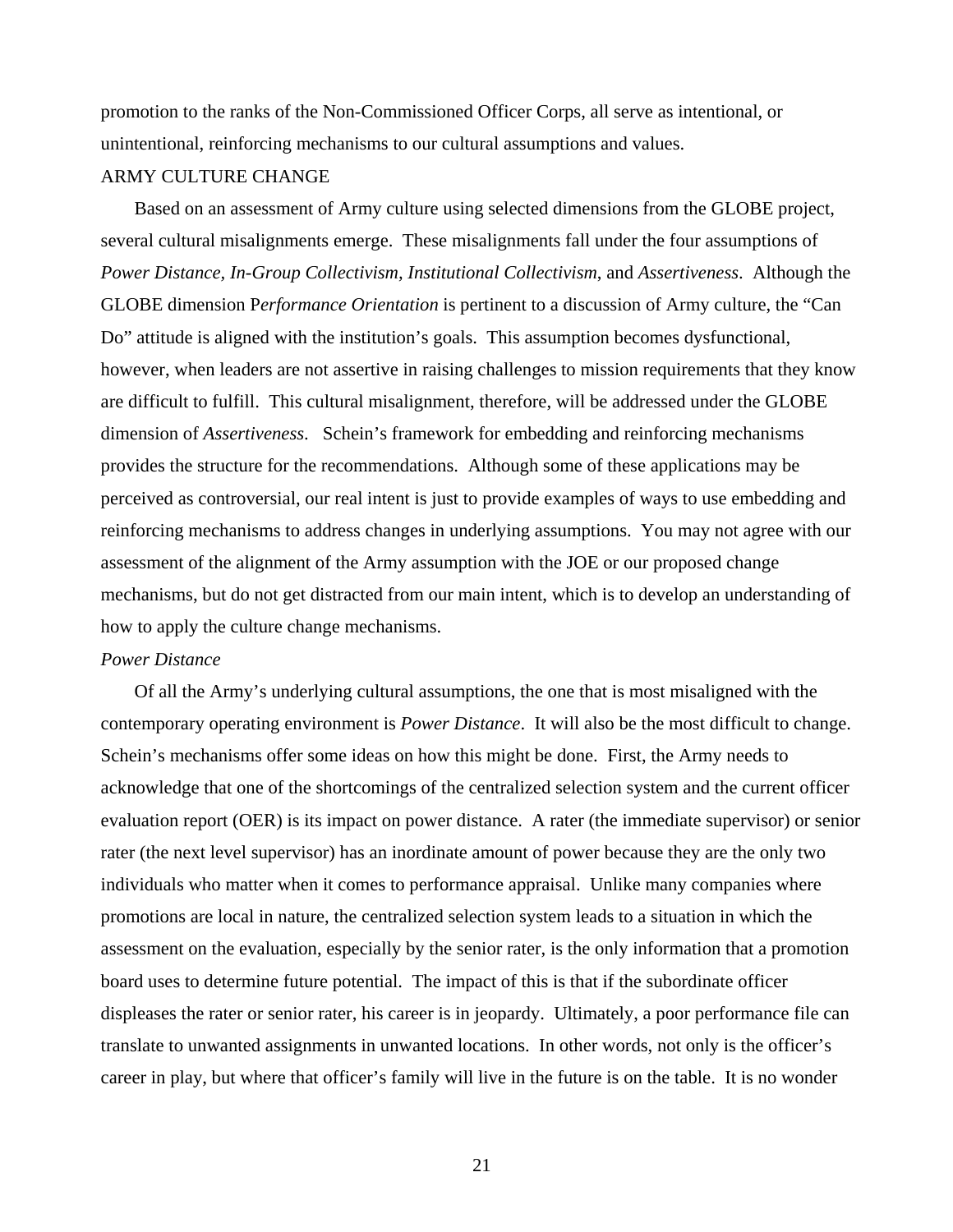that Army culture has led to a situation in which subordinates reinforce the existing power distance structure partially in fear of negative ramifications for disrupting the perceived status quo.

 Using Schein's mechanism of how *leaders recruit, select, promote and attrit,* the Army needs additional inputs into the promotion system to reduce the perceived power of the senior rater and rater. An example might be 360 degree feedback results, individual assessments, or local boards consisting of officers familiar with the rated officer who make recommendations about the officer's performance to promotion boards separate from the current evaluation system. In the past, however, local boards were abolished because of the lack of standardization across the Army. The solution, obviously, is found in between the extremes of a central selection system and the parochialism of a local board. This type of change to the Officer Management System was also recommended by Lieutenant General Pete Chiarelli in a recent Military Review article.<sup>69</sup>

*Deliberate role modeling* by senior Army leaders in which they de-emphasize aspects of the culture that reinforce power distance is a prerequisite for culture change on this assumption. As an example, using Schein's reinforcing mechanism of *physical space design and organizational systems and procedures* senior leaders could reduce greatly the number of gatekeepers and offices that exist between the masses and the senior leader. As many corporate Chief Executive Officers (CEOs) already do, they could encourage email correspondence from all members of the organization. Increased access to senior leaders is a powerful way to reduce power distance. Finally, there is little, if any, discussion in an officer's professional military education about the negative effects of power distance. The Army could use Schein's mechanism of *what leaders pay attention to, measure, and control* to track the addition of periods of instruction on the potential negative impact of high power distance for a Army determined to change its culture to a learning, adaptable organization. *Assertiveness*

A senior officer recently privately observed about Army officers, "I'm routinely amazed at how obnoxiously assertive officers can be with their subordinates and peers and then turn into complete invertebrates (i.e., no backbone) when they address their superiors." Part of the cultural assumption of assertiveness described earlier is clearly related to power distance, but changing power distance perceptions will not necessarily change perceptions about assertiveness. Schein's embedding mechanism of *deliberate role modeling* is critical in addressing this assumption. Senior leaders should develop the habit of rewarding officers in public (*how leaders allocate rewards*) when they voice contrary opinions, rather than cutting them off and putting them in the out-group. An example of this can be seen in Secretary Gates' speech to West Point cadets: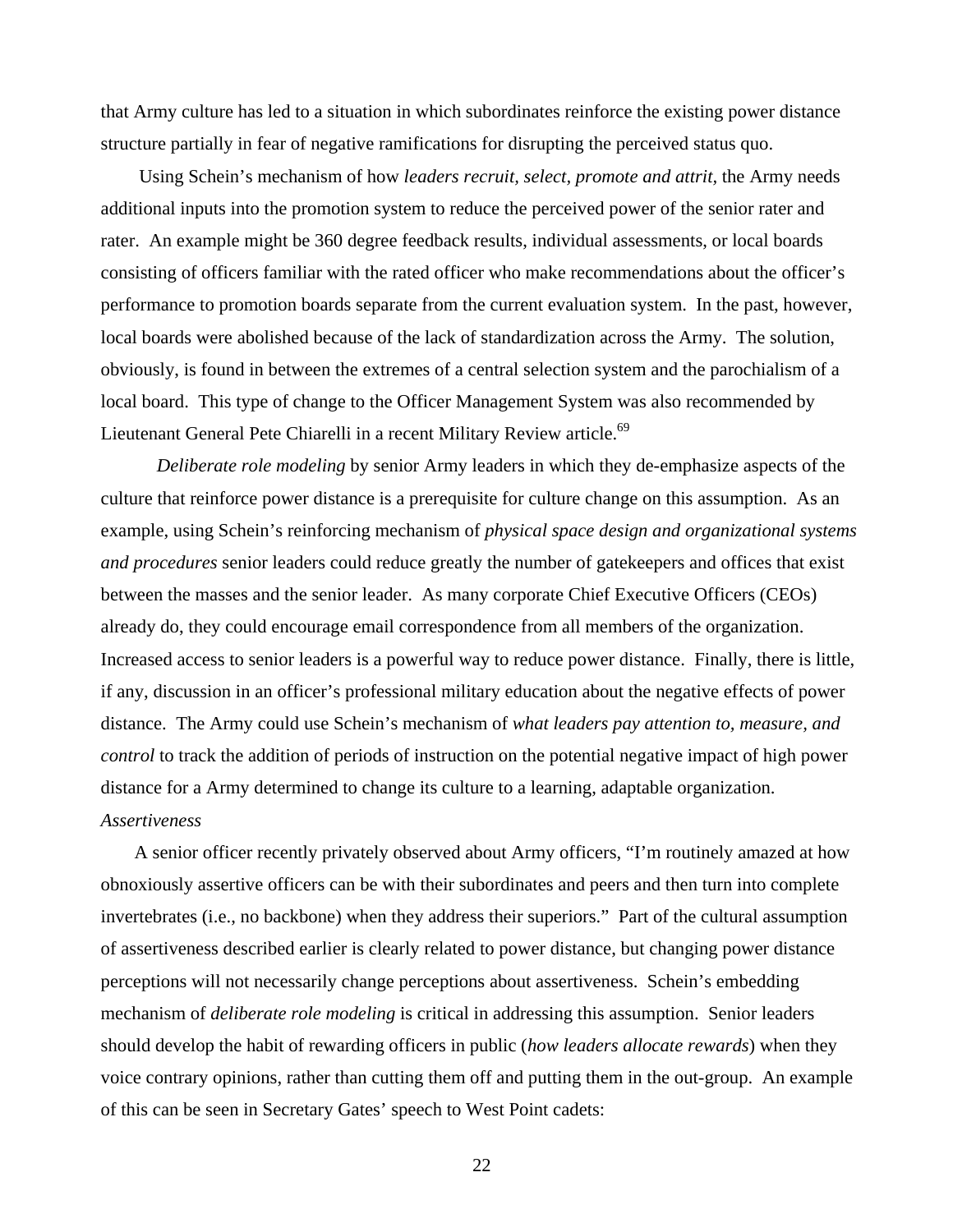I encourage you to take on the mantle of fearless, thoughtful, but loyal dissent when the situation calls for it. And agree with the articles or not, senior officers should embrace such dissent as healthy dialogue and protect and advance those considerably more junior who are taking on that mantle.<sup>70</sup>

 Moral courage is a quality of a good leader—a system that allows expressions of disagreements and outrage by officers to be squelched is not conducive to a military encouraging candor. Using Schein's mechanism of *reacting to critical incidents,* senior leaders should consider relieving officers who create a command climate that punishes the assertive behavior of subordinates. Unfortunately, the relationship between toxic leadership and career progression (i.e*., how leaders select, promote, and attrit*) is often ambiguous; leaders that get results by being toxic can advance.<sup>71</sup> Finally, senior leaders should *relate stories about important events and people* in which they highlight how a senior leader received important advice from an assertive subordinate (e.g., in which the leader realized the emperor had no clothes because of the candid comments of a subordinate). As an example, General George C. Marshall often told the story about how in 1938, then Brigadier General Marshall surprisingly told President Roosevelt that he disagreed with the President's idea to build airplanes in response to Nazi aggression. On the way out of the meeting the others at the meeting expressed sympathy to Marshall for ending his career (because of his disagreement with the President). Later, when it came time to pick an Army Chief of Staff, President Roosevelt selected Marshall over thirtyfour officers his senior. This story highlights the value Roosevelt placed on candor, and from inference, the value Marshall also placed on this quality.<sup>72</sup>

#### *In-Group Collectivism*

Changing assumptions about in-group collectivism revolves around increasing officer breadth and open-mindedness while retaining core assumptions about cohesion and unit loyalty. In terms of *how leaders allocate resources*, the Army has already taken some steps in this direction. The recent focus on sending junior officers to graduate school to open their minds to other ways of seeing issues is clearly a "Schein-based" method of countering the natural close-minded trend that arises from an organization that values *in-group collectivism*. In the future, the Army should consider committing more resources to provide officers opportunities such as three- month to one-year assignments that expose them to other cultures, regardless of whether these are separate ethnic cultures, or other organizational cultures within the federal government. Although this investment is expensive, the mind-broadening benefits will serve the officer and the Army well for the rest of the officer's career.

Lieutenant General William Caldwell, the commander of the Army's combined arms center and former deputy chief of staff for strategic effects in Iraq, recently announced his intention to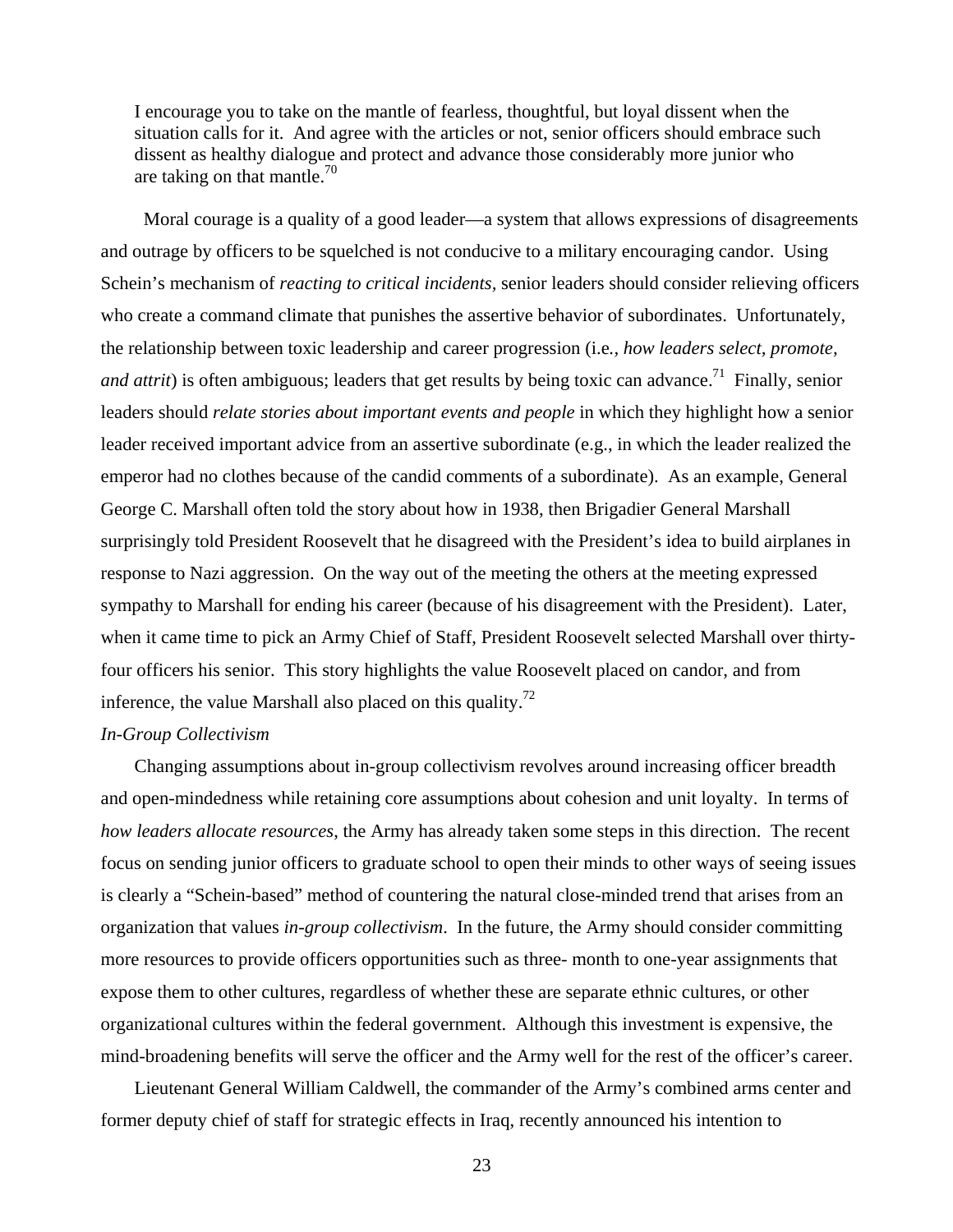implement such perspective broadening initiatives. One method would be to allow officers to spend a year working at a government agency or a think tank. Additionally, the Army would also encourage more officers to work for a year for a congressional member or committee to better understand the political process.73

In terms of *how leaders recruit, select, promote, and attrit* the Army's personnel command needs to promulgate briefings at the conclusion of promotion boards that identify how many officers promoted have culturally broadening experience (e.g., civilian graduate school, fellowships, foreign country experience), which is also the embedding mechanism *what leaders pay attention to, measure, and control*. In terms of *role modeling by senior leaders* and the *use of stories about important people,* senior leaders should communicate stories to their organization in which they highlight how a specific officer was selected for a critical position or rank based on his unique, career broadening experience (e.g., because they spoke Arabic or Chinese). Finally, and related to mechanisms to address assertiveness, senior leaders need to protect and reward (i.e., *how leaders allocate rewards*) mavericks and positive deviants who espouse thoughts outside the narrow mainstream of military normalcy.

#### *Institutional Collectivism*

If the Army desires to be competitive in the twenty-first century, it needs high and consistent officer entrance requirements that will probably necessitate enhanced compensation and benefits. It also needs to focus on a meritocracy based promotion system, so, at the end of the day, it recruits and retains the right people. It will almost be impossible to make the critical cultural change to reduce power distance perceptions without investing some resources to change the officer accession, promotion, and schooling model. Most importantly, the cultural change to a more individualistic culture needs to occur without compromising the benefits of collectivism in terms of teamwork described earlier.

To change underlying assumptions on institutional collectivism, the Army should shift its paradigm *for recruiting, selecting, promoting and attriting* officers. Although costly, this is a critical aspect of cultural change. First, the Army should make serving as an Army officer a desirable opportunity available to only the very best of America's youth. The Army should not have to beg college students to join ROTC or lower the SAT minimum required score to 920 to get a scholarship. As any first year business school student realizes, the lower the selection ratio (i.e., the number of people selected compared to the number of people who apply), the better the chance of picking high performers (assuming the selection instruments are valid). The Army should specify required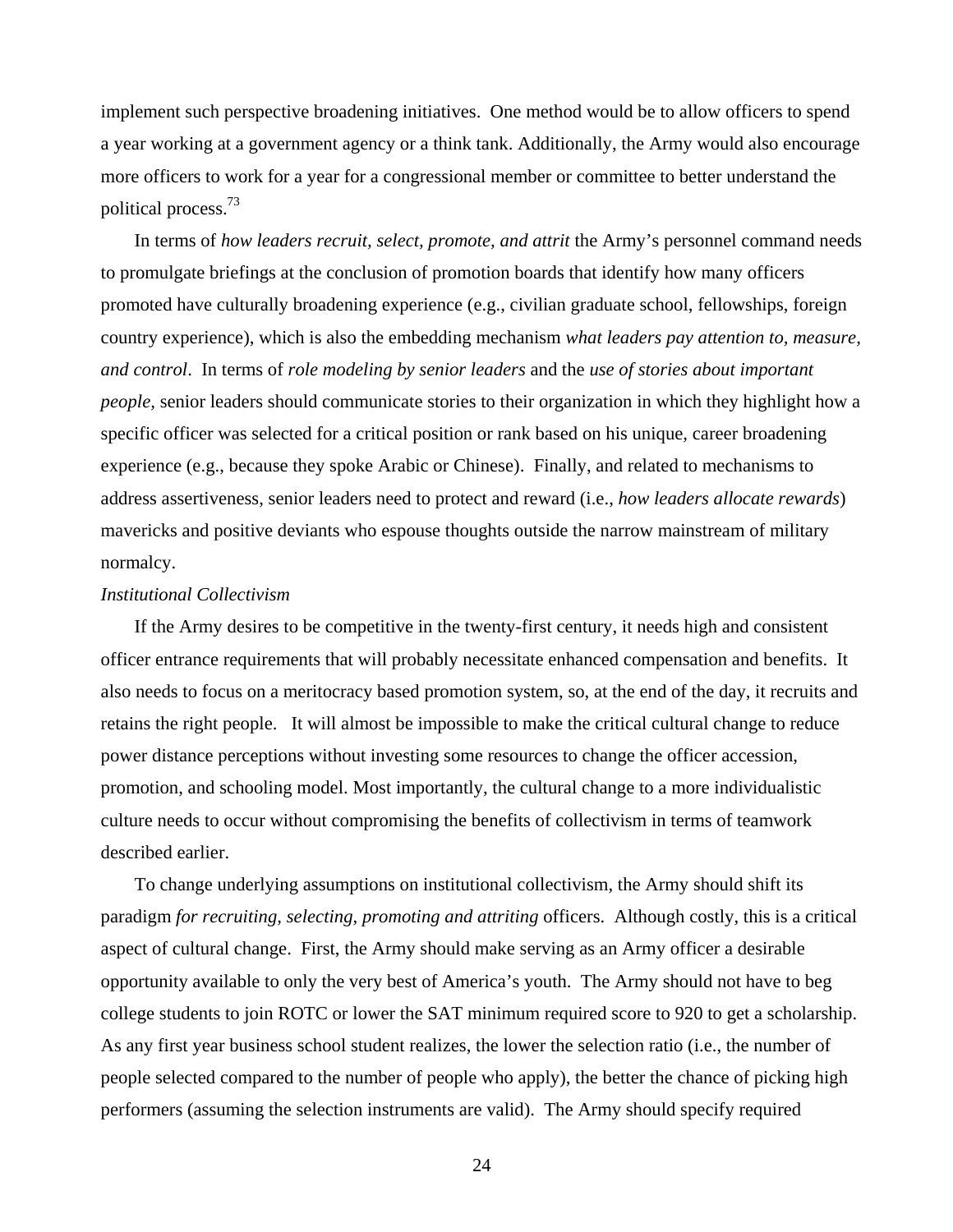undergraduate majors (as the other services do) and substantially raise the amount of money paid to ROTC students. Pay tables across the officer corps will have to change to attract the very best and retain them. Incentives and bonuses will have to be used in the Army, much as they are in the other services (e.g., pilots, submarine officers) to attract and retain the talent.

Additionally, the Army should assess and retain enough officers to make the selection ratio for higher grades much lower than it currently is. It is difficult to change a culture and motivate people to do things they need to do, but do not want to, if the selection ratio approaches one (i.e., promotion rate of 98%). The current notion of egalitarianism (i.e., *institutional collectivism*) in terms of schooling and command opportunities soothes the emotions of the masses, but eventually leads to frustration as the best and brightest leaders realize that they are being treated no differently than their less capable peers. This recommendation does not imply that the Army needs to abandon dedicated, but less capable officers. *Organizational systems and procedures,* however*,* should be changed to allow these individuals to serve in their current capacity at their current grade and pay instead of enforcing a system that moves everyone up the career ladder without acknowledging differences in merit. Table 4 attempts to portray the suggestions for 'culture-driven' assumptions change in the Army and includes the sample embedding and reinforcing mechanisms discussed in this paper. **CONCLUSION** 

The purpose of this paper has been to bring attention to the power of integrating aspects of multiple organizational culture models in an effort to understand and change the culture of the U.S. Army. Numerous studies and statements by senior leaders have reiterated that Army culture needs to change, but that observation is only the initial identification of a problem. To change the culture, the Army needs to conduct the appropriate reflection to identify the deep underlying assumptions that require change. The culture dimensions of the GLOBE study provide an excellent framework with which to conduct that analysis. Additionally, Schein's concepts of embedding and reinforcing mechanisms offer effective suggestions for how to eventually change these underlying assumptions. Viewing this assessment through the competing values framework of Cameron and Quinn helps to appreciate the paradoxical nature of assumptions like in-group collectivism, which is clearly desired when relating to cohesion, but often problematic if it leads to closed-mindedness—bordering, at times, on groupthink. This paper offers this methodology and assessment of Army culture as a means to stimulate discussion on practical ways to address organizational culture in a military environment.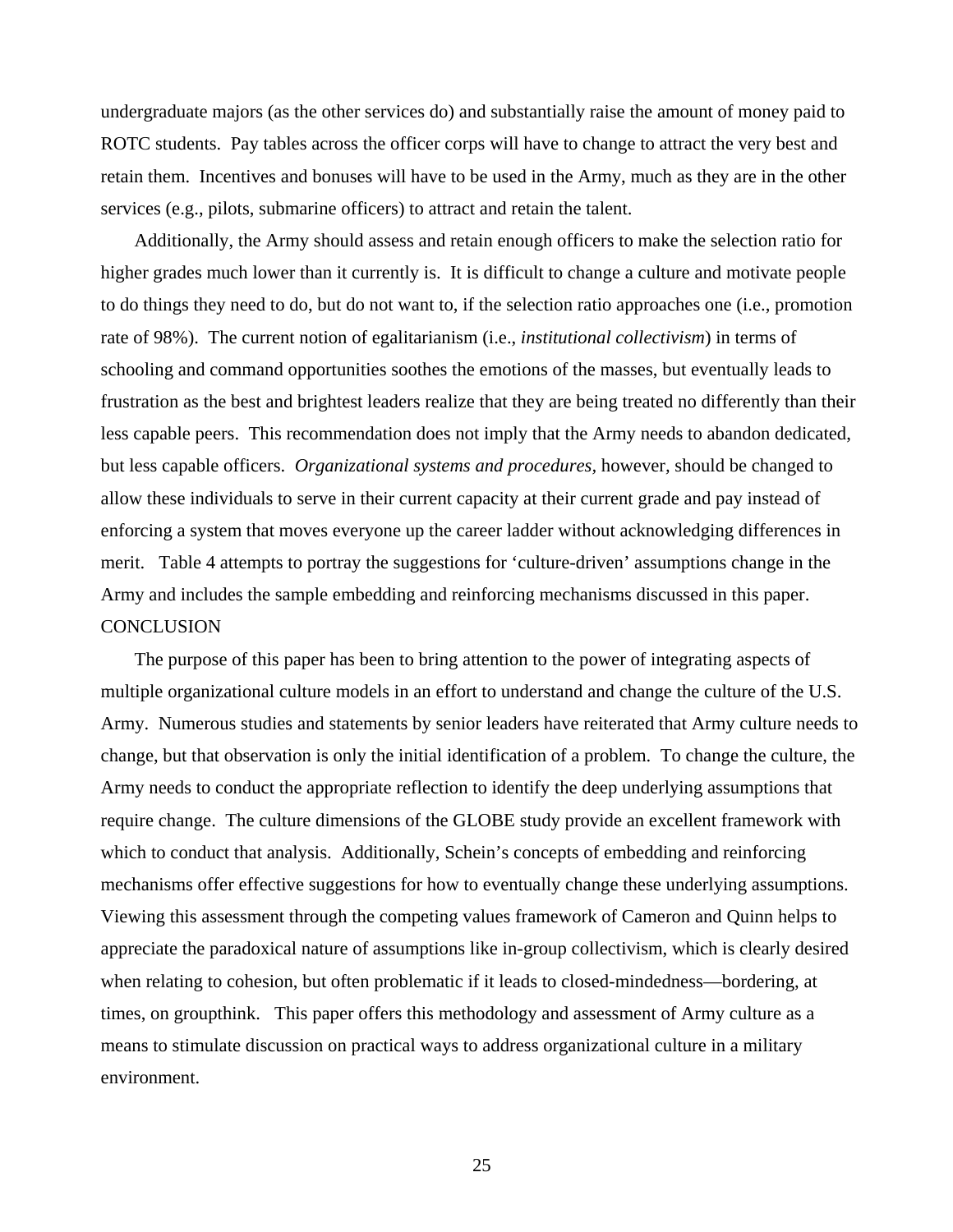| <b>GLOBE</b>                  | Type of                                                                           | Embedding                                                                                                                                                         | Reinforcing                                                       |
|-------------------------------|-----------------------------------------------------------------------------------|-------------------------------------------------------------------------------------------------------------------------------------------------------------------|-------------------------------------------------------------------|
| <b>Dimension</b>              | Change                                                                            | Mechanism                                                                                                                                                         | Mechanism                                                         |
| <b>Power Distance</b>         | Decrease                                                                          | recruit, select,<br>promote and<br>attrit<br>deliberate role<br>modeling<br>attention,<br>measure, and<br>control                                                 | physical space design<br>organizational systems<br>and procedures |
| Assertiveness                 | Increase                                                                          | deliberate role<br>$\bullet$<br>modeling<br>allocate<br>rewards<br>reacting to<br>critical<br>incidents<br>recruit, select,<br>promote and<br>attrit              | stories about important<br>$\bullet$<br>events and people         |
| In Group<br>Collectivism      | No change for<br>$\bullet$<br><b>Teamwork</b><br>Decrease for<br>close-mindedness | allocate<br>$\bullet$<br>resources<br>recruit, select,<br>promote, and<br>attrit<br>attention,<br>measure, and<br>control<br>role modeling<br>allocate<br>rewards | stories about important<br>٠<br>people                            |
| Institutional<br>Collectivism | Decrease                                                                          | <i>recruiting,</i><br>selecting,<br>promoting and<br>attriting                                                                                                    | organizational systems<br>and procedures                          |
| Performance<br>Orientation    | No Change                                                                         |                                                                                                                                                                   |                                                                   |

# **Table 4. Culture Change for the U.S. Army**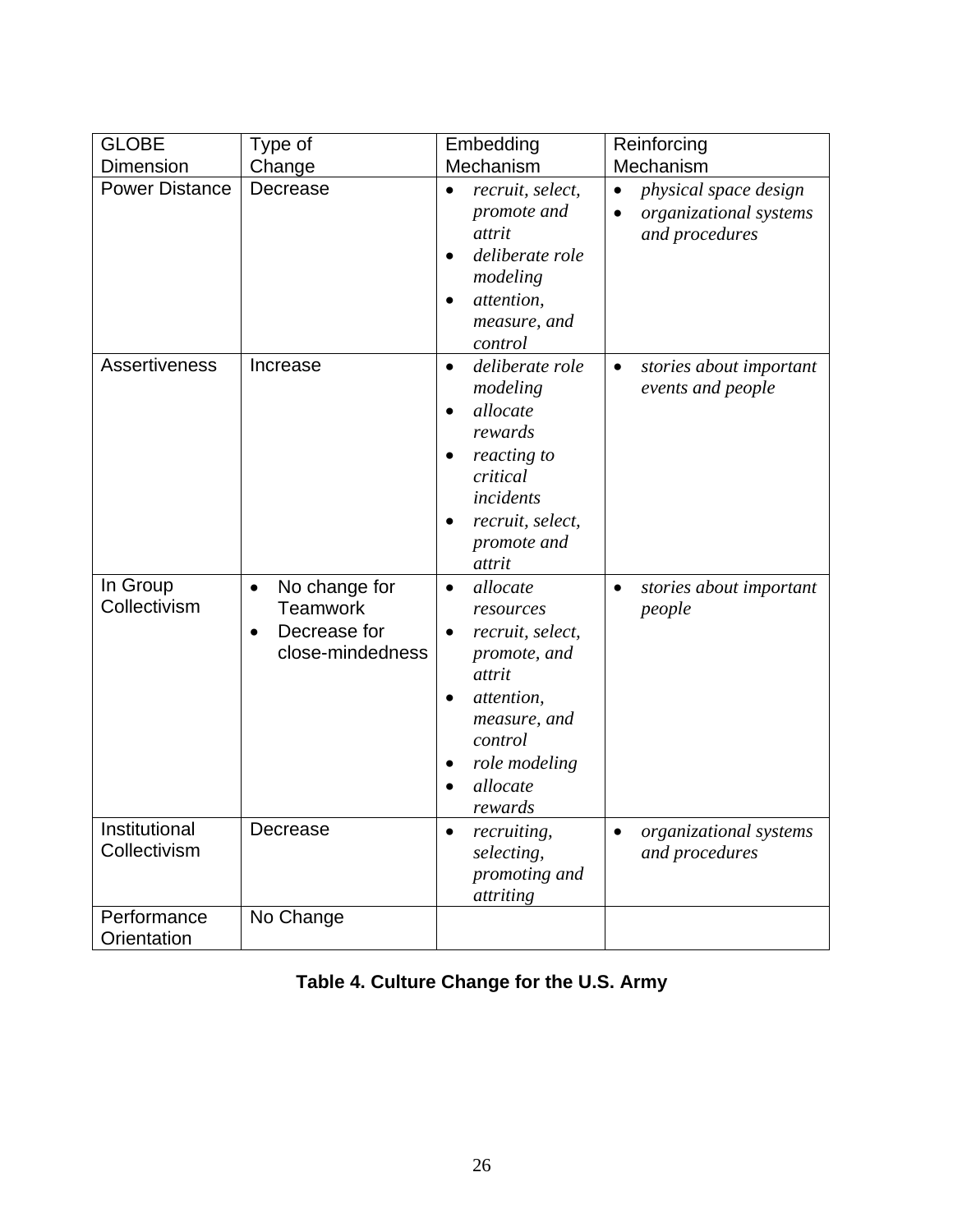<sup>1</sup> For example, see William J. Perry, "Desert Storm and Deterrence," Foreign Affairs, 70, 4 (Fall 1991): 66-82.

2 See, for example, Robert H. Scales, *Certain Victory* (Washington: Office of the Chief of Staff, U.S. Army, 1993): 359.

 $3$  For example, see John Mueller, "The Perfect Enemy: Assessing the Gulf War," Security Studies, 5, 1(Autumn 1995): 101.

<sup>4</sup> See Stephen Biddle, "Victory Misunderstood: What the Gulf War Tells Us about the Future of Conflict," International Security, 21, 2 (1996): 137 for a discussion of the role of skill (and technology) in affecting battle outcomes.

5 For this approach, see Stephen Biddle. *Military Power: Explaining Victory and Defeat in Modern Battle* (Princeton, NJ: Princeton University Press, 2004).

 $6$  For recent examples of using military culture as a collection of values, see Eloise F. Malone and Chie Matsuzawa Paik, "Value Priorities of Japanese and American Service Academy Students," Armed Forces and Society, 33, 2 (January 2007): 169-85; D. Harrison, "The Role Of Military Culture In Military Organizations' Responses To Woman Abuse In Military Families," The Sociological Review, 54, 3(August 2006): 546-74; Krista E. Wiegand and David L. Paletz, "The Elite Media And The Military-Civilian Culture Gap" Armed Forces and Society, 27, 2 (Winter 2001):183-204.

7 Kim S. Cameron and Robert E. Quinn, *Diagnosing and Changing Organizational Culture* (Reading: Addison-Wesley, 1999):14.

8 Edward H. Schein, *The Corporate Culture Survival Guide* (San Francisco: Jossey Bass, 1999): 12.

9 See, for example, Jeffrey W. Legro, *Cooperation Under Fire: Anglo-German Restraint During World War II* (Ithaca, NY: Cornell University Press 1995).

<sup>10</sup> Terence C. Lee, "The Causes of Military Insubordination: Explaining Military Organizational Behavior in Thailand," Presented at the 46th Annual Meeting of the International Studies Association Honolulu, Hawaii, March 2005.

11 Ioannis Koskinas, *Black Hats and White Hats: The Effect of Organizational Culture and Institutional Identity on the Twenty-third Air Force* (Air University Press, Maxwell AFB, Dec 2006).

<sup>12</sup> Terry Terriff, "Warriors and Innovators: Military Change and Organizational Culture in the US Marine Corps," Defence Studies, 6, 2(June 2006): 215–247.

<sup>13</sup> David T. Darrah, "Does Organizational Culture Affect Doctrine?" Marine Corps Gazette. Quantico: 81, 5 (1997): 30-33.

<sup>14</sup> John A. Nagl, "Learning to Eat Soup with a Knife: British and American Army Counterinsurgency Learning during the Malayan Emergency and the Vietnam War," World Affairs, 161, 4 (1999): 193- 199.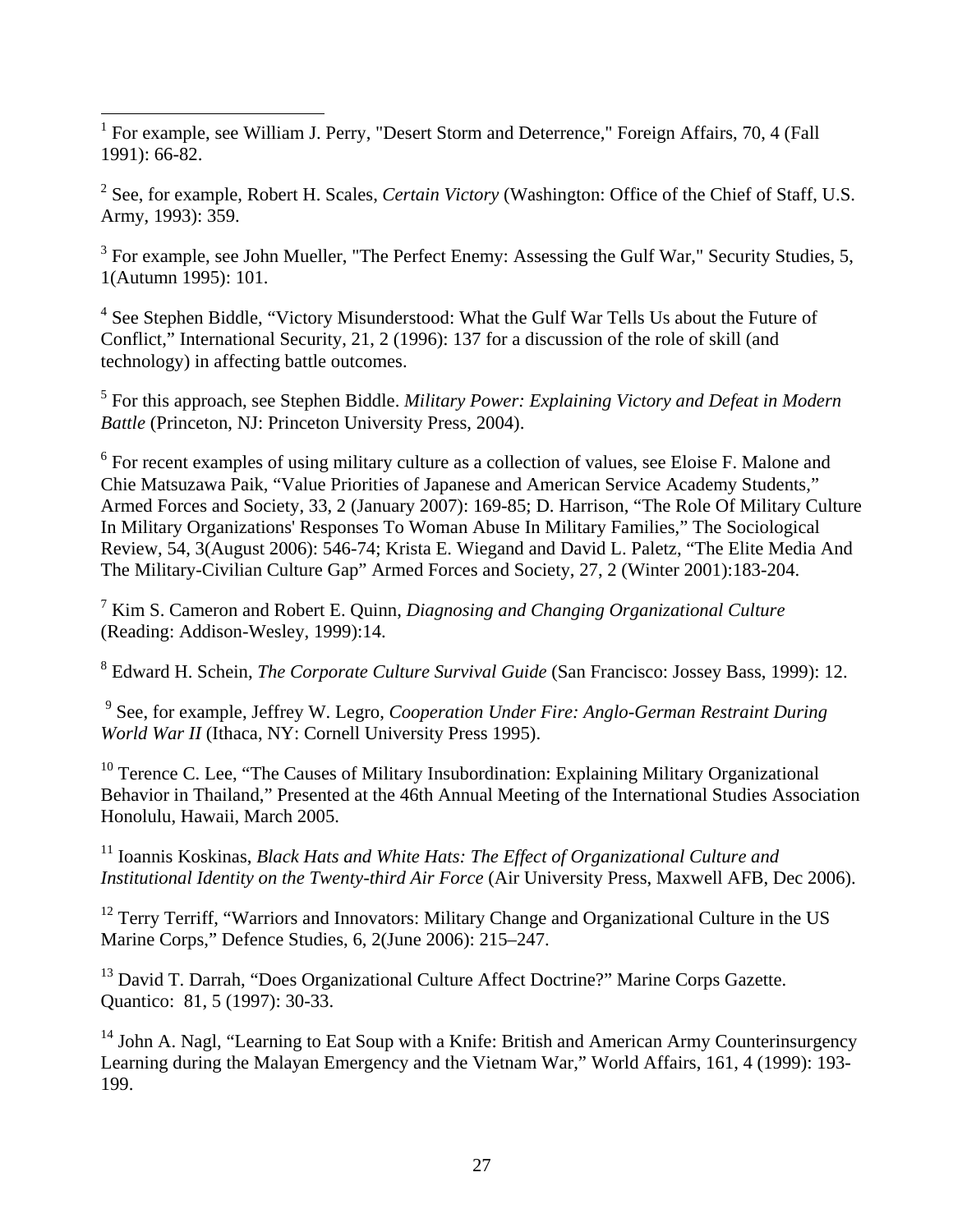<sup>15</sup> Craig Bullis, "Developing the Professional Army officer: Implications for Organizational Leaders," Military Review. 83, 3 (2003): 56.

<sup>16</sup> Touko Piiparinen, "A Clash of Mindsets? An Insider's Account of Provincial Reconstruction Teams," International Peacekeeping, 14, 1 (2007):143–157.

<sup>17</sup> Michael F. Pfenning, "Strategies for Imbedding Leader Meta-Competencies in the Army Culture," Army War College Strategy Research Project, 2002.

18 Kim S. Cameron and Robert E. Quinn, *Diagnosing and Changing Organizational Culture* (Reading: Addison-Wesley, 1999).

19 See Edward H. Schein, *The Corporate Culture Survival Guide* (San Francisco: Jossey Bass, 1999).

 $20$  Cameron and Ouinn, 35.

21 See W. Richard Scott, *Organizations: Rational, Natural, And Open Systems* (Englewood Clifs, NJ: Prentice Hall, 1987): 24.

 $22$  Sandra Jeanquart Miles and W. Glynn Mangold, "Positioning Southwest Airlines through Employee Branding," *Business Horizons* (2005), 540.

 $^{23}$  Barlett, Christopher, "GE's Growth Strategy: The Immelt Initiative," Case Study 9-306-087, Harvard Business School Publishing (November 3, 2006), 1-2.

<sup>24</sup> See Thomas S. Eisenmann and Kerry Herman, "Google, Inc.," Case Study 9-806-105, Harvard Business School Publishing (November 9, 2006), 20-24.

<sup>25</sup> See Ivan Yardley and Derrick J. Neal, Defence Studies, 7, 1 (March 2007): 21–41 for a recent example of using the competing values framework to analyze the military.

<sup>26</sup> For example, see Christopher R. Paparone, "Applying The Competing Values Framework To Study Organizational Subcultures And System-Wide Planning Efforts In A Military University," doctoral dissertation, The Graduate School, Pennsylvania State University, 2003.

 $27$  Bullis, 57–62.

 $28$  Schein, 96.

29 Geert Hofstede, *Culture's Consequences: International Differences in Work-Related Values* (Beverly Hills, CA: Sage, 1980).

30 Robert J.House, Paul J. Hanges, Mansour Javidan, Peter W. Dorfman, and Vipin Gupta, *Culture, Leadership, and Organizations* (Thousand Oaks, CA: Sage, 2004).

 $31$  An updated version of Hofstede's five dimensions can be found in Hofstede, G., & Hofstede G.J. *Cultures and Organizations: Software of the Mind*. New York: McGraw Hill.

 $32$  See House, et. al, xvi.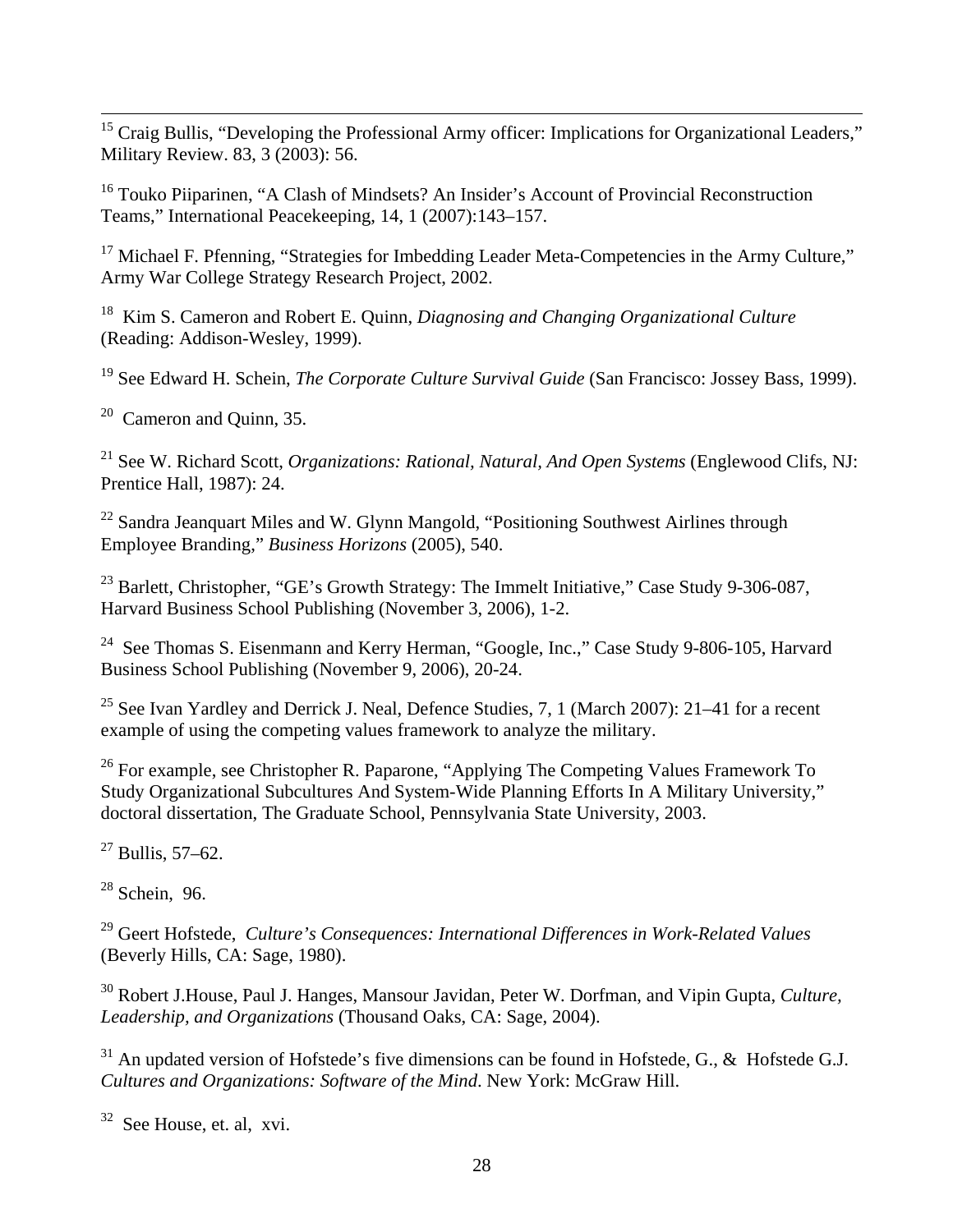<sup>33</sup> A concise article that offers more usable definitions of the GLOBE dimensions is Mansour Javidan, Peter W. Dorfman, Mary Sully de Luque, and Robert J. House, " In the Eye of the Beholder: Cross Cultural Lessons in Leadership from Project GLOBE," *Academy of Management Perspective* (February 2006): 69.

34 See United States Joint Force Command, *Joint Operating Environment*, December 2007.

35 See the Army's Counterinsurgency Field Manual, FM 3-24, December 2006: 7-9.

36 Mary Jo Hatch, "Organizational Culture," in *Organization Theory* (New York, NY: Oxford University Press, 1997): 229.

37 Ibid, 226.

1

<sup>38</sup> See the Gallup Organization Home Page, available from http://www.galluppoll.com/content/default.aspx?ci=1597; Internet; accessed 25 July 2007.

39 Steven Lee Myers and Megan Thee, "Americans Feel Military Is Best at Ending the War," *New York Times*, September 10, 2007: 1.

 $40$  House, et. al, 239.

 $41$  House, et. al, 446.

42 Gina Cavallaro and Michelle Tan, "Strong Reaction," *Army Times*, October 23, 2006, http://www.armytimes.com/legacy/new/0-ARMYPAPER-2166068.php.

43 Douglas MacGregor, *Transformation Under Fire: Revolutionizing How America Fights* (Westport: Praeger*,* 2003): 191.

44 Andrew Garfield, "Succeeding in Phase IV: British Perspectives on the U.S. Effort To Stabilize and Reconstruct Iraq," 8 Septermber, 2006; available from http://www.fpri.org/enotes/20060908.military.garfield.britishperspectiveiraq.html; Internet; accessed 16 July 2007, 4.

 $45$  Ibid, 4.

 $46$  House et. al., 453.

<sup>47</sup> D.P. Bhawuk, D.J. Bechtold and W. Jones, W. "Bridging Theory and Practice: Application of Individualism and Collectivism in Human Resource Management," Paper presented at the Management of Human Resources Conference, Honolulu, Hawaii, 1998.

48 Jim Collins, *Good to Great* (New York: Harper Collins, 2001): 142.

 $49$  MacGregor, 215.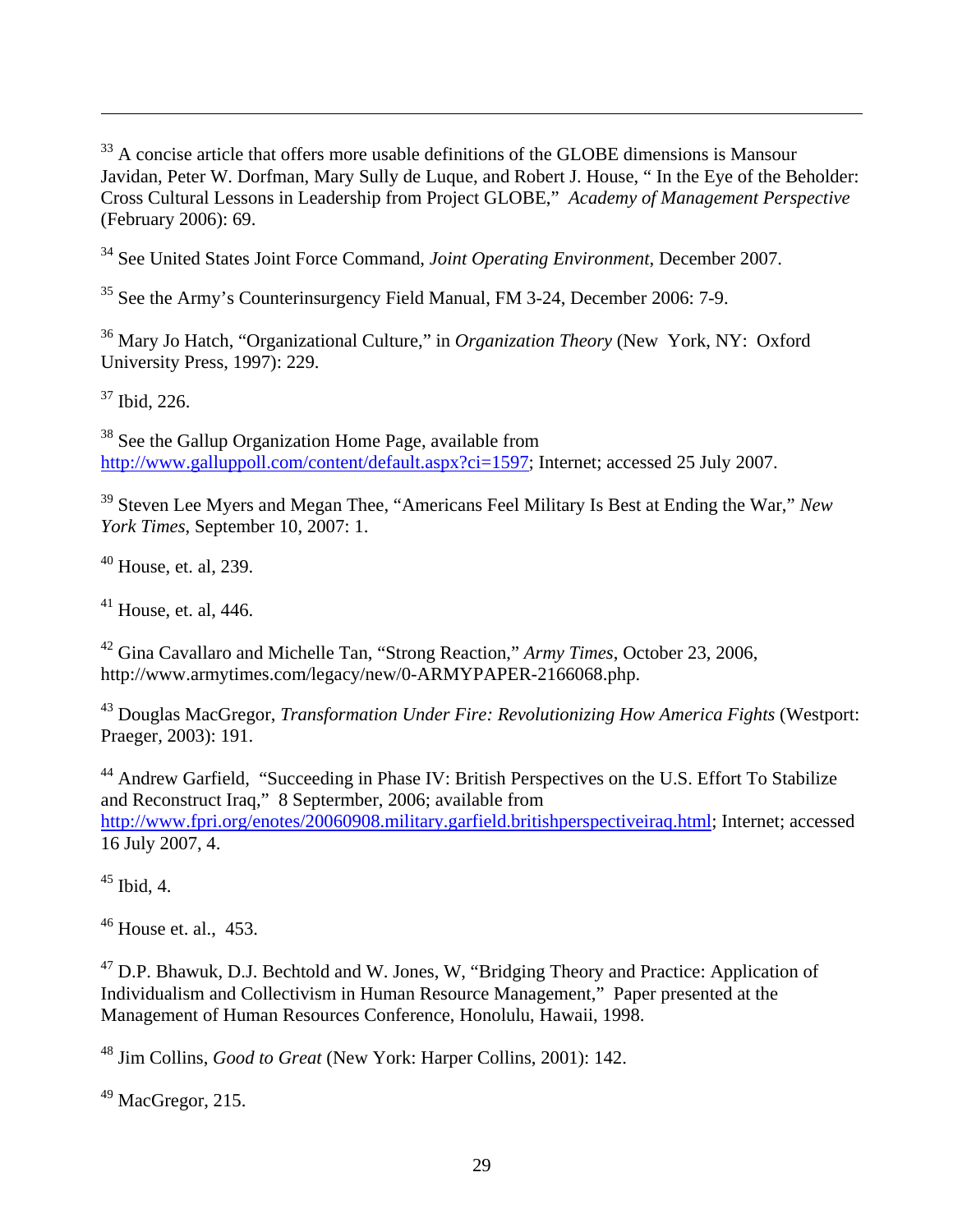50 The ROTC SAT score reduction information is based on a conversation with an ROTC Commander and verified by checking the ROTC scholarship requirements of several colleges. The 920 minimum score is lower than that required of the Air Force and Navy for 4-year ROTC scholarships.

51 See the *Army Times* web site at http://www.armytimes.com/legacy/new/0-ARMYPAPER-1977405.php. Most interestingly, the promotion rates to Major, typically the "tenured" grade in the Army have approached 98% in recent years.

 $52$  This assertion is based on a letter from a brigade commander in Iraq to his Division Commander in which the brigade commander asserted that his junior officers, "want recognition for their performance and want a competitive OPMS system that rewards top performers." Although the letter was heavily circulated in the Army, the authors prefer to protect the identity of the brigade commander.

53 Fred Kaplan, "Secretary Gates Declares War on the Army Brass," SLATE, October 12, 2007; available from http://www.slatev.com/id/2175738/nav/navoa/; internet; accessed 17 November 2007.

<sup>54</sup> House, et. al, 513.

55 See Thomas E. Ricks, FIASCO: *The American Military Adventure in Iraq*, (Penguin Press: New York, 2006): 33.

56 BG David A. Fastabend and Robert H. Simpson, "Adapt or Die: The Imperative for a Culture of Innovation in the United States Army," *Army Magazine* (February 2004): 22.

57 See the following documents: Department of the Army, "*Study on Military Professionalism*," Carlisle, PA: U.S. Army War College, June 1970; Department of the Army, "The Army Training and Leader Development Panel Officer Study Report to the Army," Washington, DC: Department of the Army, May 2001: ES-8 to ES-9; and Ulmer, W.F., et. al., "Division Commander Study – 2004. Executive Summary." US Army War College.

58 Edgar H. Schein, *Organizational Culture and Leadership 3rd Edition* (San Francisco, Jossey-Bass, 2004): 182.

59 House, et. al, 534.

 $60$  Cameron and Ouinn, 79.

<sup>61</sup> Robert M. Gates, "Evening Lecture at the U.S. Military Academy," lecture, United States Military Academy at West Point, 21 April, 2008.

62 Donald E. Vandergriff, *Raising the Bar: Creating and Nurturing Adaptability to Deal with the Changing Face of War* (Washington D.C.: World Security Institute's Center for Defense Information, 2006): 75.

63 Chris Argyris, *Overcoming Organizational Defenses* (Boston: Allyn and Bacon, 1990): 32.